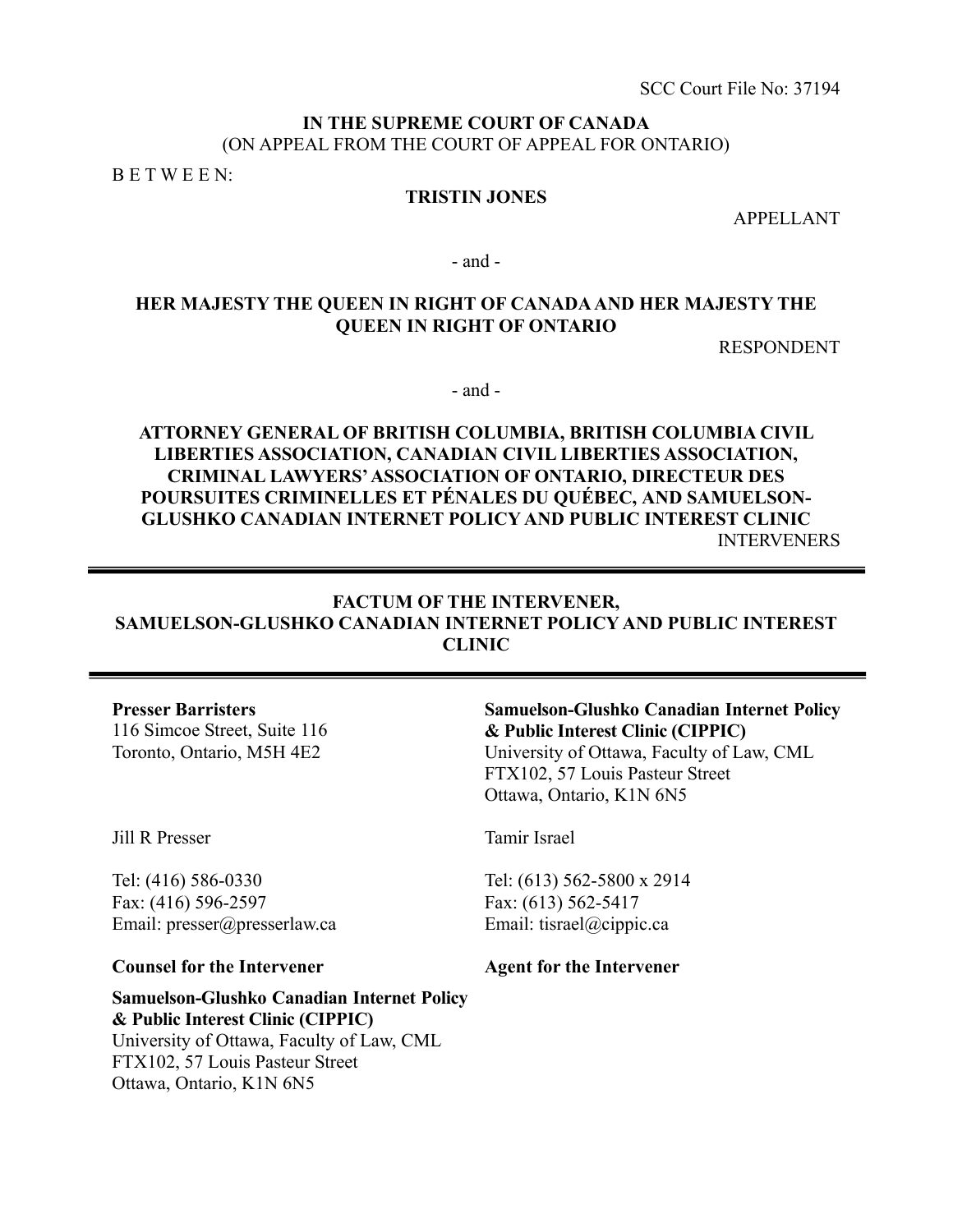Tamir Israel David A. Fewer

Tel: (613) 562-5800 x 2914 Fax: (613) 562-5417 Email: tisrael@cippic.ca

# **Counsel for the Intervener**

# **TO: THE REGISTRAR**

# **COPY TO: Fasken Martineau**  55 Metcalfe Street, Suite 1300 Ottawa, ON, K1P 6L5

Patrick McCann Peter Mantas Ewan Lyttle

Tel: (613) 696-6906 Fax: (613) 230-6423 Email: pmccann@fasken.com

#### **Counsel for the Appellant, Tristin Jones**

**AND TO: Attorney General of Ontario** 720 Bay Street,  $10^{th}$  Floor Toronto, ON, M7A 2S9

Randy Schwartz

Tel: (416) 326-4586 Fax: (416) 326-4656 Email: Randy.Schwartz@ontario.ca

**Counsel for the Respondent, Her Majesty the Queen (Ontario)** 

**AND TO: Public Prosecution Service of Canada**  130 King Street West Suite 3400, Box 36 Toronto, ON, M5X 1K6

Nicholas E. Devlin

Tel: (416) 952-6213

**Supreme Advocacy LLP**  340 Gilmour Street, Suite 100 Ottawa, ON, K2P 0R3

Marie-France Major

Tel: (613) 695-8855 ext 102 Fax: (613) 695-8580 Email: mfmajor@supremeadvocacy.ca

#### **Agent for the Appellant, Tristin Jones**

**Burke-Robertson**  441 MacLaren Street, Suite 200 Ottawa, ON, K2P 2H3

Robert E. Houston, Q.C.

Tel: (613) 236-9665 Fax: (613) 235-4430 Email: rhouston@burkerobertson.com

**Agent for the Respondent, Her Majesty the Queen (Ontario)** 

**Director of Public Prosecutions of Canada**  160 Elgin Street,  $12^{th}$  Floor Ottawa, ON, K1A 0H8

François Lacasse

Tel: (613) 957-4770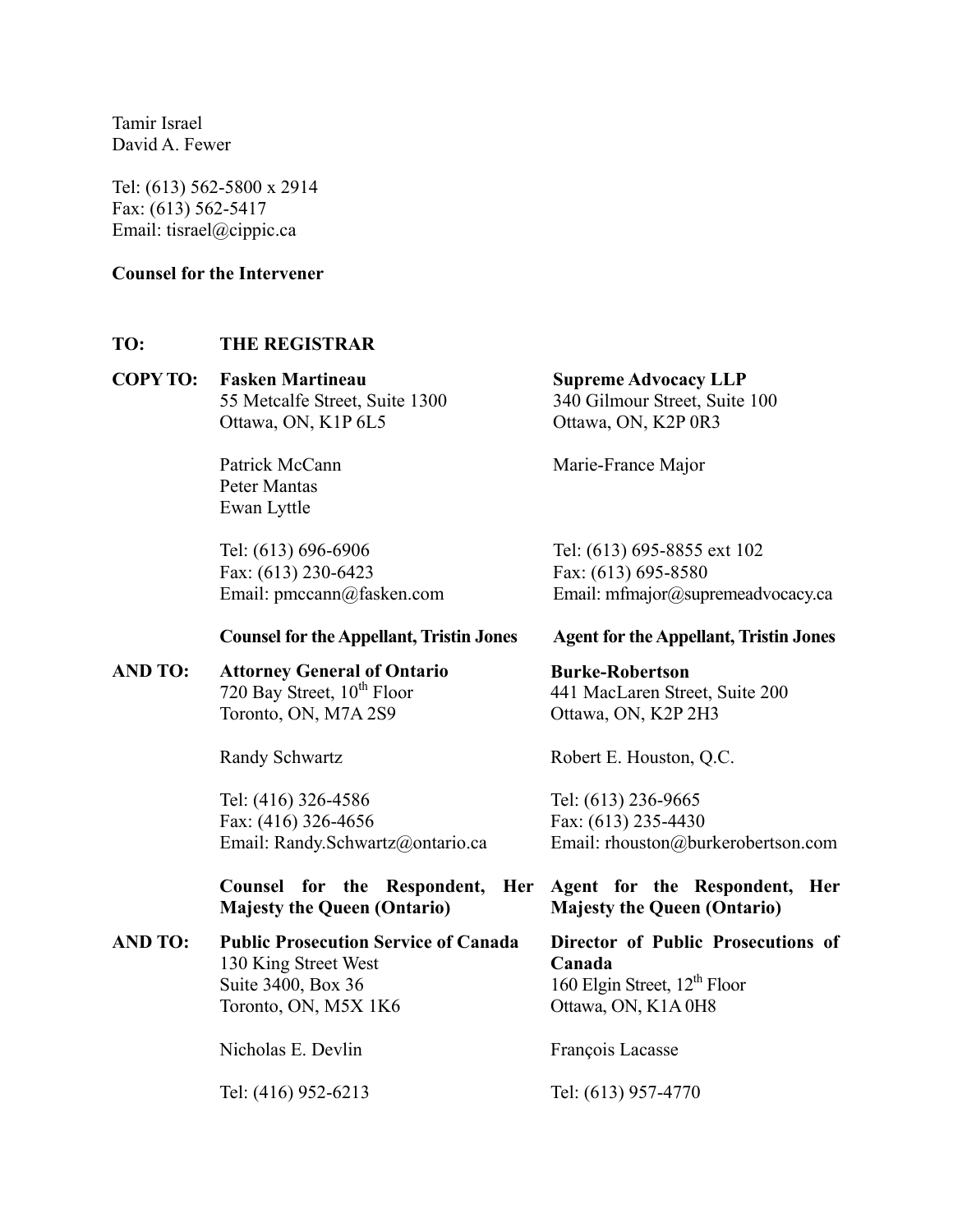Fax: (416) 952-2116 Email: nick.devlin@ppsc-sppc.gc.ca Fax: (613) 941-7865 Email: francois.lacasse@ppsc-sppc.gc.ca

Robert E. Houston, Q.C.

Tel: (613) 236-9665 Fax: (613) 235-4430

**Counsel for the Respondent, Her Majesty the Queen (Canada) Agent for the Respondent, Her Majesty the Queen (Canada)** 

#### **AND TO: Attorney General of British Columbia**  3<sup>rd</sup> Floor, 940 Blanshard Street Victoria, BC, V8W 3E6 **Burke-Robertson**  441 MacLaren Street, Suite 200 Ottawa, ON, K2P 2H3

Daniel M. Scanlan

Tel: (250) 387-0284 Fax: (250) 387-4262

# **Counsel for the Intervener, Attorney General of British Columbia**

**AND TO: Ursel Phillips Fellows Hopkinson LLP**  555 Richmond Street West, Suite 1200 Toronto, ON, M5V 3B1

Susan M. Chapman

Tel: (416) 969-3061 Fax: (416) 968-0325 Email: schapman@upfhlaw.ca Tel: (613) 695-8855 Ext 102 Fax: (613) 695-8580 Email: mfmajor@supremeadvocacy.ca

Email: rhouston@burkerobertson.com

**Agent for the Intervener, Attorney** 

**General of British Columbia** 

**Supreme Advocacy LLP**  340 Gilmour St, Suite 100 Ottawa, ON, K2P 0R3

Marie-France Major

Gatineau, QC, J8X 4C1

Emily K. Moreau

#### **Counsel for the Intervener, Criminal Lawyers' Association of Ontario Agent for the Intervener, Criminal Lawyers' Association of Ontario**

**AND TO: Directeur des poursuites criminelles et pénales du Québec**  2050, rue Bleury bureau 6.00 Montréal, QC, H3A 2J5 **Directeur des poursuites criminelles et pénales du Québec**  Palais de justice, 17 rue Laurier, Bureau 1.230

Ann Ellefsen-Tremblay

Tel: (514) 873-6493 Ext 53021 Fax: (514) 873-6475 Email: ann.ellefsen-tremblay@dpcp.gouv.qc.ca

**Counsel for the Intervener, Directeur des poursuites criminelles et pénales du Québec** 

Tel: (819) 776-8111 Ext 60412 Fax: (819) 772-3986 Email: emily-k.moreau@dpcp.gouv.qc.ca

**Agent for the Intervener, Directeur des poursuites criminelles et pénales du Québec**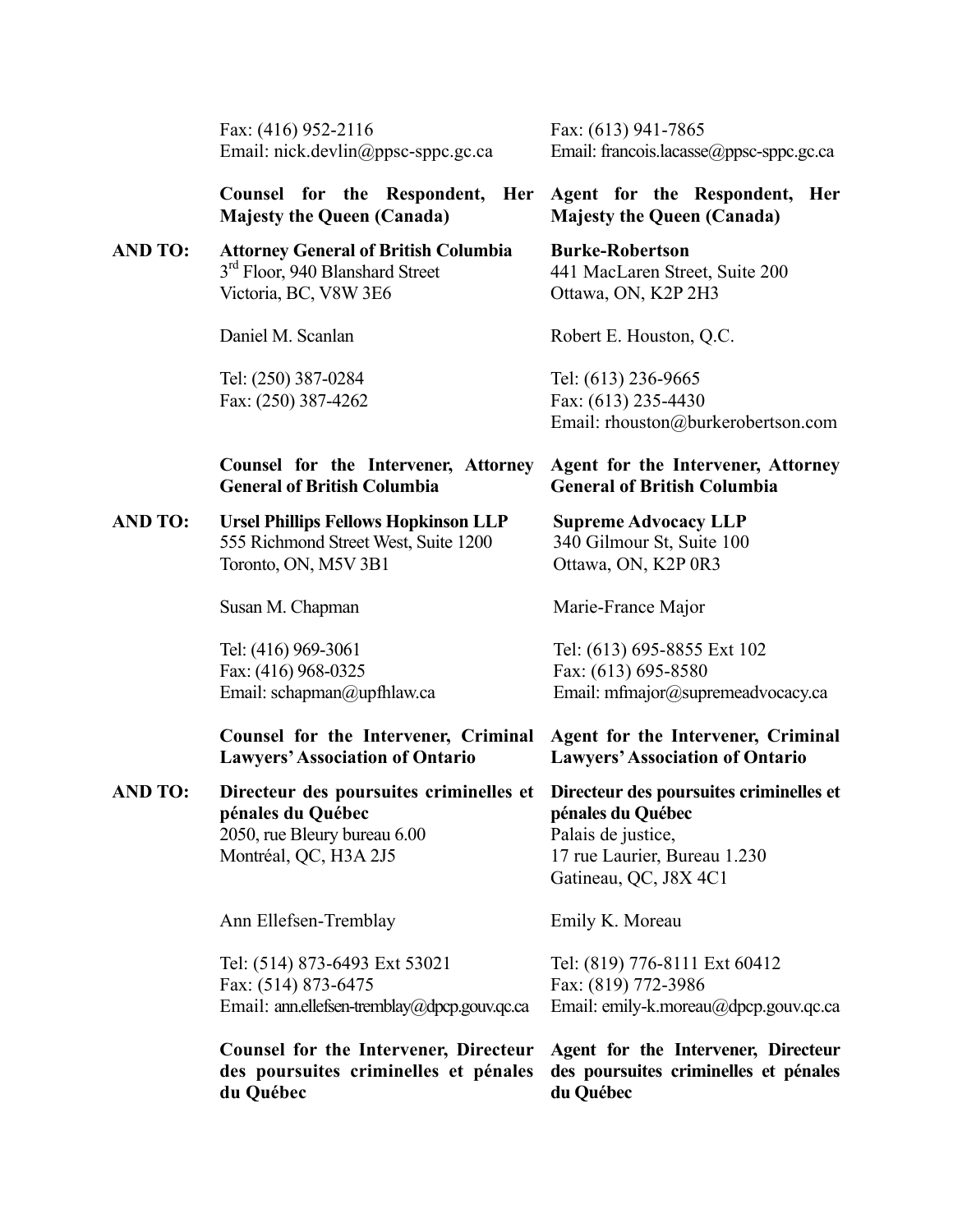# **AND TO: Stockwoods LLP**

TD North Tower, Toronto-Dominion Centre 77 King Street West, Suite 4130 Toronto, ON, M5K 1H1

Gerald Chan Nader R. Hasan

Tel: (416) 593-1617 Fax: (416) 593-9345 Email: geraldc@stockwoods.ca **Power Law** 130 Albert Street, Suite 1103 Ottawa, ON, K1P 5G4

David Taylor

Tel: (613) 702-5563 Fax: (613) 702-5563 Email: dtaylor@powerlaw.ca

|                                             |  |  | Counsel for the Intervener, British Agent for the Intervener, British |                                             |  |  |  |  |  |
|---------------------------------------------|--|--|-----------------------------------------------------------------------|---------------------------------------------|--|--|--|--|--|
| <b>Columbia Civil Liberties Association</b> |  |  |                                                                       | <b>Columbia Civil Liberties Association</b> |  |  |  |  |  |

# **AND TO: McCarthy Tétrault LLP**

Toronto Dominion Bank Tower Box 48, Suite 5300 Toronto, ON, M5K 1E6

Christine Lonsdale

Tel: (416) 601-8019 Fax: (416) 868-0673 Email: clonsdale@mccarthy.ca

### **Conway Baxter Wilson LLP**

400-411 Roosevelt Avenue Ottawa, ON, K2A 3X9

Colin S. Baxter

Tel: (613) 780-2012 Fax: (613) 688-0271 Email: cbaxter@conway.pro

**Counsel for the Intervener, Canadian Agent for the Intervener, Canadian Civil Liberties Association Civil Liberties Association**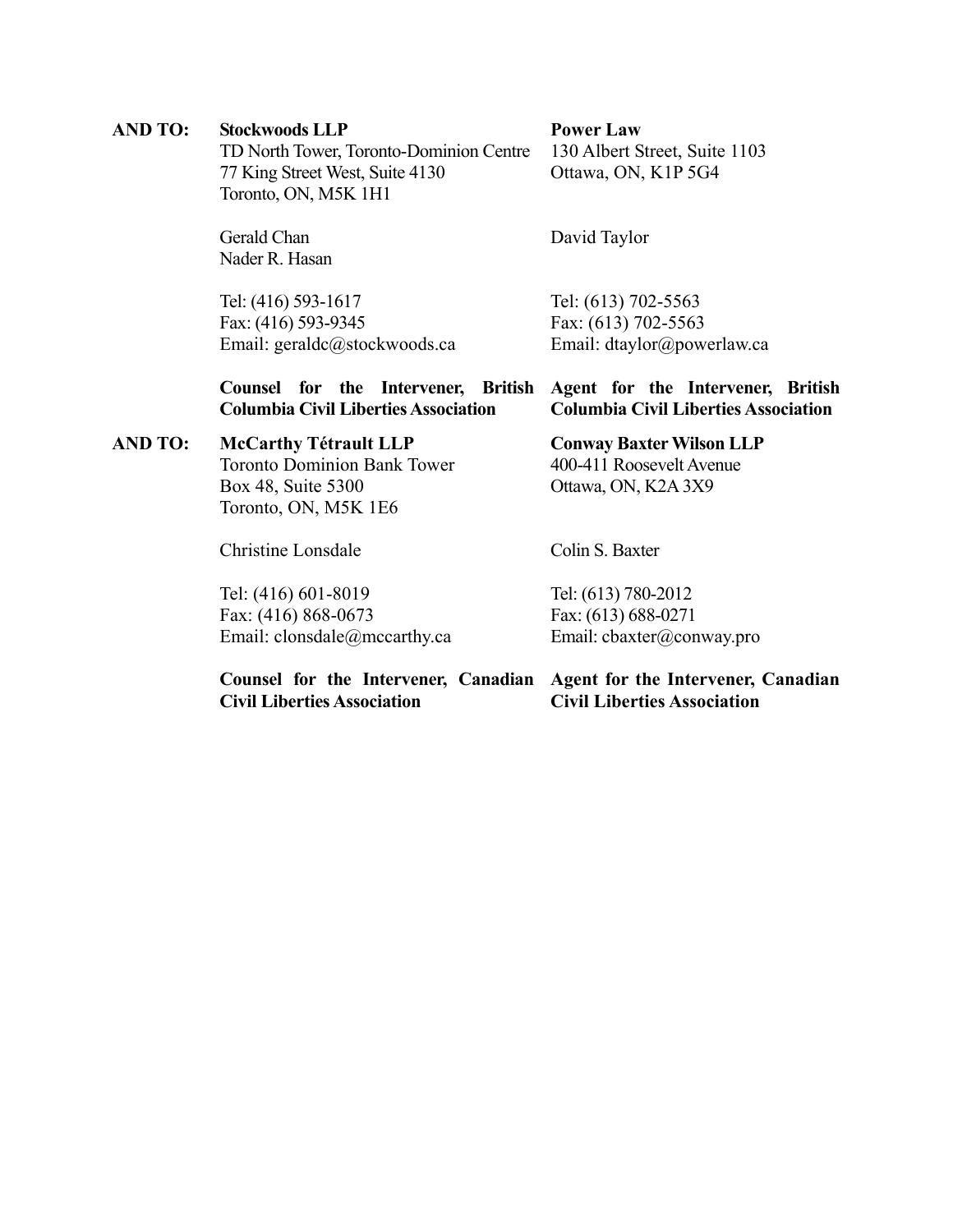# **TABLE OF CONTENTS**

**Page** 

| A. The normative approach must be applied to fully realize the objectives of section 81 |
|-----------------------------------------------------------------------------------------|
| B. Normative analysis recognizes privacy in text-based communications1                  |
| (i)<br>(ii)<br>(iii)                                                                    |
| C. Part VI regulates access to historical text messages from an intermediary            |
| D. Unintended consequences of the current standing rule must be accounted for 10        |
|                                                                                         |
|                                                                                         |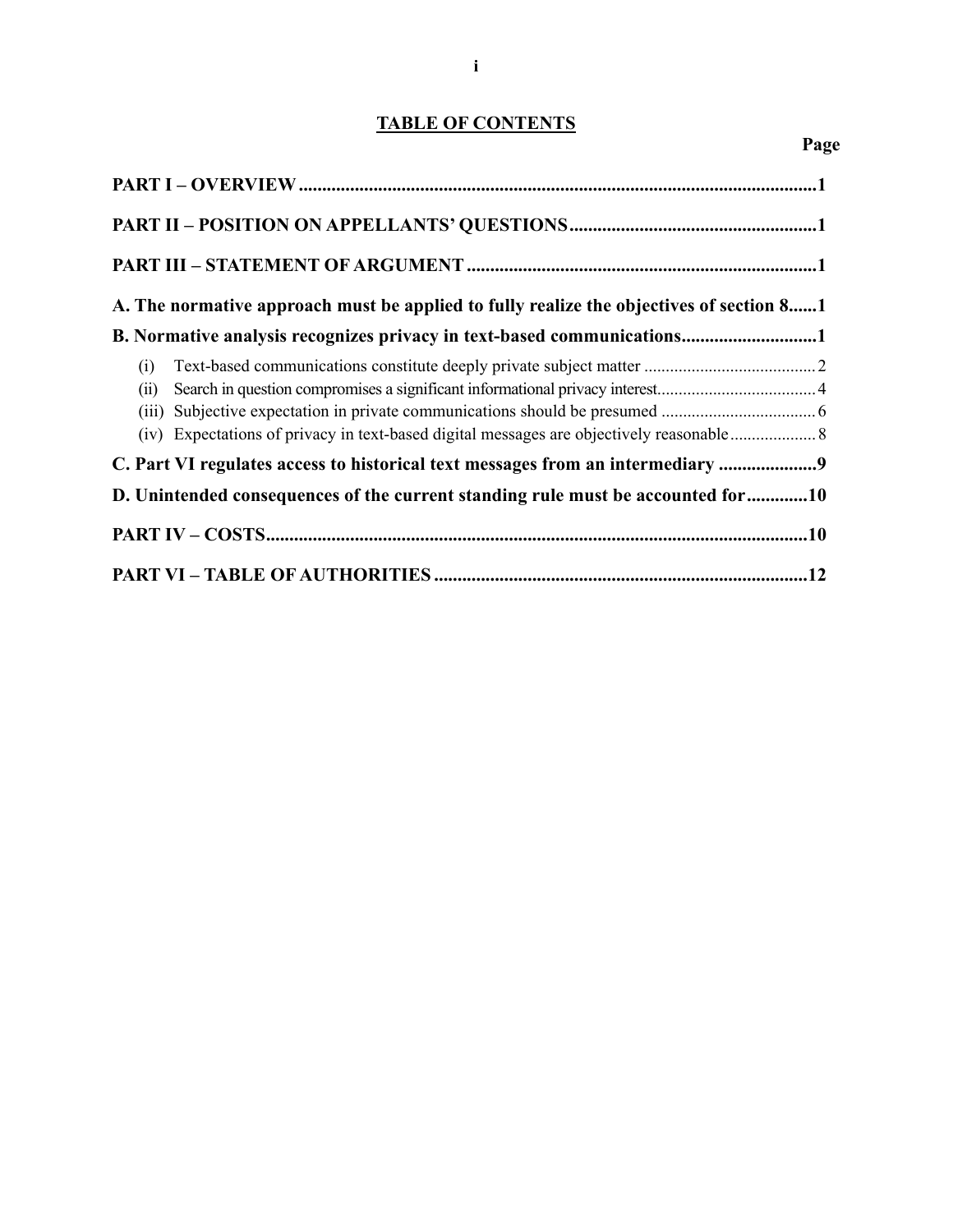### **PART I – OVERVIEW**

1. In the instant appeal, this Honourable Court is called upon to ensure that privacy protections are not left behind by changes in communications technologies and digital interactions.

### **PART II – POSITION ON APPELLANTS' QUESTIONS**

2. The Intervener respectfully submits that the Courts below erred in underestimating the high expectations of privacy that individuals retain in text-based communications sent to other individuals.

# **PART III – STATEMENT OF ARGUMENT**

3. Reasonable expectations underpinning constitutional protections must be assessed in a normative manner to secure privacy protections in light of rapidly evolving communications technologies.<sup>1</sup> As elaborated below, control, risk exposure, confidentiality and access are inter-related concepts that require a careful, contextual and purposive application to modern communications technologies.

#### **A. The normative approach must be applied to fully realize the objectives of section 8**

4. This Court has repeatedly recognized that the reasonable expectation of privacy standard is normative, not descriptive or empirical. The normative inquiry into privacy expectations is "laden with value judgments which are made from the independent perspective of the reasonable and informed person who is concerned about the long-term consequences of government action for the protection of privacy. $\cdot$ <sup>2</sup> The normative approach is flexible and purposive, keeping the values underpinning section 8 as its focus and avoiding "narrow legalistic classifications.3 Fundamentally, this requires asking what individuals *should* be able to expect in a free and democratic society, not what they currently *can* expect, as a question of fact.

#### **B. Normative analysis recognizes privacy in text-based communications**

 $\overline{a}$ 

5. Electronic communications have always engaged a high level privacy, and this has only become more so as digital interactions have been placed at the core of our daily lives. In finding no subjective or objective expectation of privacy, emphasis has been placed on the lack of testimony by the accused on his relationship to the communications in question,  $4$  the fact that the text messages were under TELUS'

 $1 R v$  *Wong*, [1990] 3 SCR 36, p 44, "... the broad and general right to be secure from unreasonable search and seizure guaranteed by s. 8 is meant to keep pace with technological development, and, accordingly, to ensure that we are ever protected against unauthorized intrusions upon our privacy by the agents of the state, whatever technical form the means of invasio

<sup>&</sup>lt;sup>2</sup> R v Patrick, 2009 SCC 17, para 14; R v Spencer, 2014 SCC 43, para 18; R v Tessling, 2004 SCC 67, para 42.<br><sup>3</sup> R v Duarte, [1990] 1 SCR 30, para 19; R v Spencer, 2014 SCC 43, para 15: "This court has long emphasized th approach to s.8 that emphasizes the protection of privacy as a prerequisite to individual security, self-fulfillment and autonomy as well

<sup>&</sup>lt;sup>4</sup> *R v Jones*, [2012] OJ No 6508 (ONCJ), para 24. Canada Respondent, para 23: (defendant erroneously advances "a right to challenge the admissibility of the texts without having to admit the texts were his.").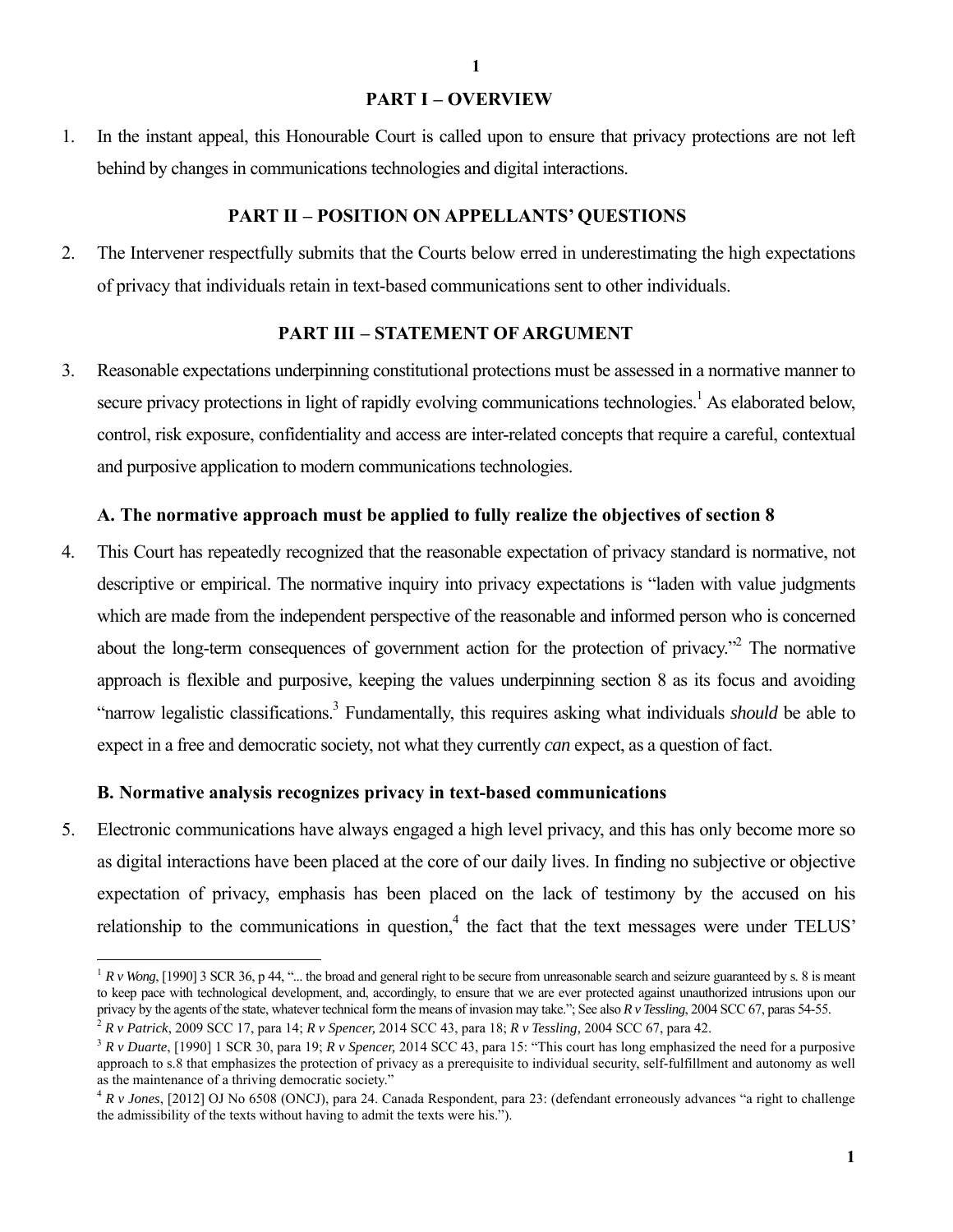control and produced from TELUS' office without "intrusion upon the property of the Applicant[]", the lack of a proven contractual relationship between the defendant and TELUS or the unknown recipient of the text messages, the lack of proactive measures adopted by the defendant for the purpose of protecting his privacy,<sup>5</sup> and the view that the subject matter in question was not "deeply personal", particularly so where such messages pertain to criminal matters. $6$ 

6. If adopted, this framework would erode privacy in electronic communications by undermining key principles that are integral to constitutional protections in advanced communications networks.

### **(i) Text-based communications constitute deeply private subject matter**

- 7. Respectfully, the courts below mis-identified the subject matter that is at issue in this appeal. As a result, the decisions below fail to account for the sensitive nature of SMS text communications, and of electronic communications more generally. The characterization of electronic SMS communications as 'mundane' is simply insupportable in light of the 'deeply private' manner in which individuals use text messaging. Treatment of such communications as less private is inconsistent with this Court's historic jurisprudence and can result in an undesirable 'chill' on the use of communications technologies.
- 8. Properly characterizing the subject matter is integral to "identify[ing] ... the privacy interests that were engaged" in a given context and, by extension, what privacy expectations a particular search might implicate.<sup>7</sup> In characterizing implicated text messages as mundane in character, the courts below focused on the criminal character of the particular exchanges captured in the specific text messages captured by the search.<sup>8</sup> Doing so inappropriately characterizes the subject matter of a search by the criminal nature of the specific communications placed in evidence, in contravention of long-standing section 8 principles.<sup>9</sup> It further erroneously adopts a reductionist assessment of the subject matter at issue which obscures the broader social value of text messaging and electronic communications implicated by the search. The subject matter of the search must look beyond the specific information obtained as a result of a particular search to encompass what such searches are

 $5 R v$  Jones, [2012] OJ No 6508 (ONCJ), para 31.

<sup>&</sup>lt;sup>6</sup> R v Marakah, 2016 ONCA 542, para 63 ("We are also not dealing with deeply personal, intimate details going to the appellant's biographical core. Here, we are talking about text messages ... that reveal no more than what the messages contained – discussions regarding the trafficking of firearms."), adopted by reference in *R v Jones*, 2016 ONCA 543, para 18.<br><sup>7</sup> *R v Spencer*, 2014 SCC 17, para. 22. <sup>8</sup> *R v Marakah*, 2016 ONCA 542, para 63.

<sup>&</sup>lt;sup>9</sup> A principle recently affirmed in *R v Spencer*, 2014 SCC 43, para 36: "The nature of the privacy interest does not depend on whether, in the particular case, privacy shelters legal or illegal activity. ... the issue is not whether Mr. Spencer had a legitimate privacy interest in concealing his use of the Internet for the purpose of accessing child pornography, but whether people generally have a privacy interest in subscriber information with respect to computers which they use in their home for private purposes."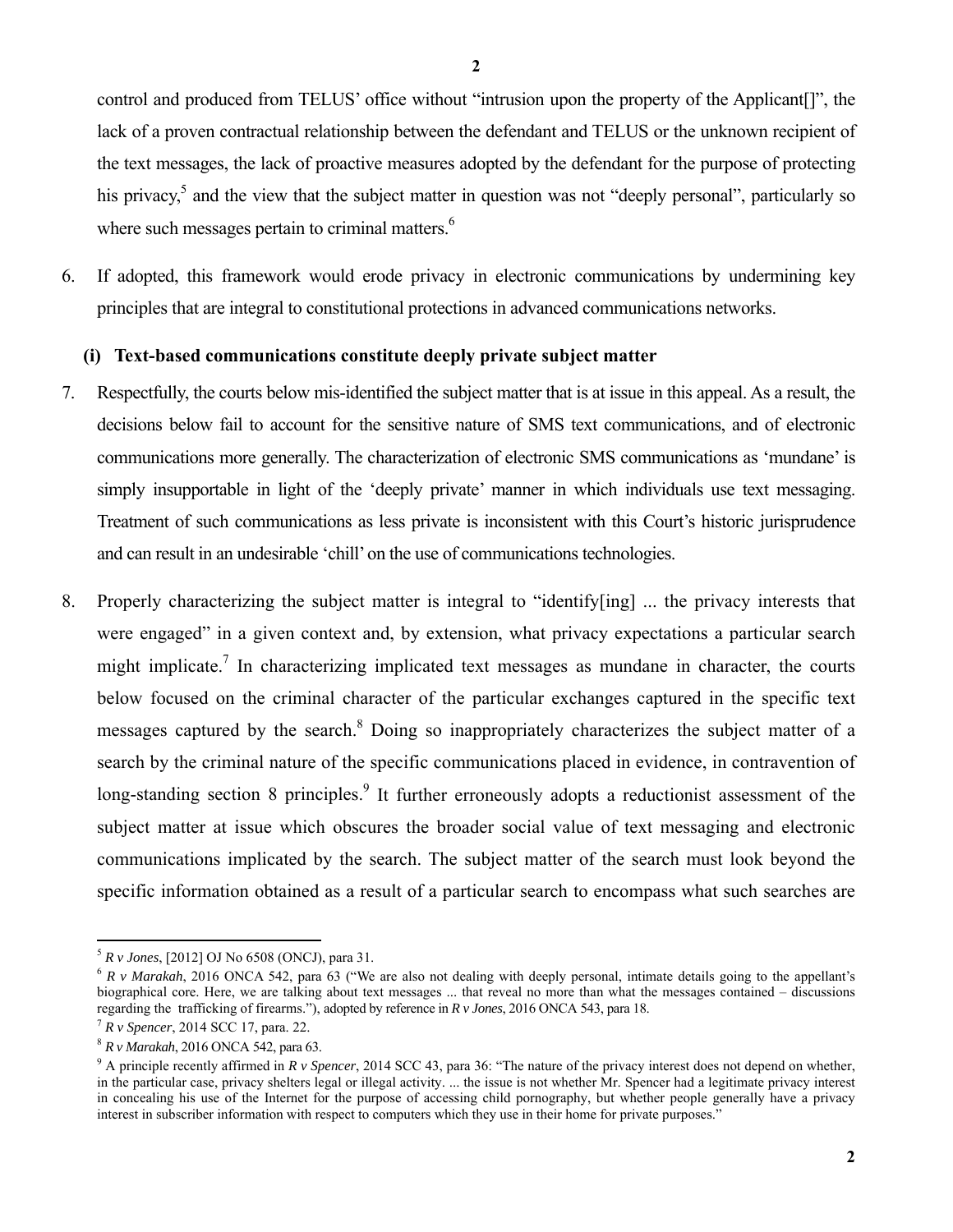generally likely to reveal.<sup>10</sup> It is simply incorrect to classify the subject matter at issue as "discussions regarding the trafficking of firearms" while ignoring all the other implicated information that individuals send to others by means of text messaging.

- 9. While not every single text message sent will disclose sensitive information, many will.<sup>11</sup> This can, and often does, regularly include intimate text-based exchanges between individuals,12 extensive interactions comprising dozens of exchanges – in essence a 'running conversation, $^{13}$  and even intimate images.<sup>14</sup> Text messaging is increasingly used to transmit often sensitive medical information,<sup>15</sup> for suicide crisis management,<sup>16</sup> and even to provide secondary authentication as a supplement to password-based access to accounts and devices.<sup>17</sup> Mobile commerce, including m-Payments and m-Banking and donations to charitable programs, are also carried out over text-messaging.18 An increasingly sophisticated ecosystem of 'chat bots' are bringing computing-like functionality to SMS messaging by allowing users to issue instructions to computer programs by means of  $\text{SMS}$ <sup>19</sup>
- 10. Prior to obtaining 'sent' text messages from a recipient's account, law enforcement will not know whether the content of these messages includes these sensitive and private communications. A decision affecting the constitutional privacy protections available to senders of text messages would affect *all* text messaging, chilling the use of this entire sub-set of private communications.<sup>20</sup> It is for this reason that the private

<sup>&</sup>lt;sup>10</sup> *R v Spencer*, 2014 SCC 17, paras 25-26: "[I]n characterizing the subject matter of the alleged search, it is important to look beyond the "mundane" subscriber information such as name and address. The potential of that information to reveal intimate details of the lifestyle and personal choices of the individual must also be considered."; *R v Vu*, 2013 SCC 60, para 41: "computers store immense amounts of information, some of which ... will touch the 'biographical core of personal information' referred to by this Court in *R v*  Plant." (emphasis added)<br><sup>11</sup> R v Rogers Communications, 2016 ONSC 70, para 20; R v Vye, 2014 BCSC 93, para 6.<br><sup>12</sup> R v Vye, 2014 BCSC 93, paras 6, 50-51.<br><sup>13</sup> R v Mann, 2014 BCCA 231, paras 70-71; R v TELUS Communication

become an increasingly popular form of communication. Despite technological differences, text messaging bears several hallmarks of traditional voice communication: it is intended to be conversational, transmission is generally instantaneous, and there is an expectation of privacy in the communication. ... Text messaging is, in essence, an electronic conversation. The only practical difference between text messaging and the

traditional voice communications is the transmission process.")<br><sup>14</sup> *JS v MM*, 2016 ONSC 3072, para 3. Canadian Wireless Telecommunications Association, Canadian Common Short Code – Application Guidelines, Ver 3.0, March 2015, p 7: "MMS means Multi Media Service, which is a standard for telephony messaging systems that enable the sending of messages between mobile devices that includes multimedia objects (images, audio, video)."<br><sup>15</sup> World Health Organization, "mHealth: New Horizons for Health Through Mobile Technologies", *Global Observatory for e* 

*Series*, Vol 3, (World Health Organization, 2011), p 23-24 and 26: ("The United States reported an SMS-based initiative to promote HIV/AIDS testing as well. By sending their zip code to the SMS shortcode3 KNOWIT, users receive a text message with the address to the nearest HIV/AIDS testing centre.").

<sup>&</sup>lt;sup>16</sup> Sofian Berrouiguet, *et al*, "Post-acute crisis text messaging outreach for suicide prevention: A pilot study", (2014) 217(3) *Psychiatry Research* 154; Brian Rinker, "Meeting Teens Where They Are: Suicide Prevention

<sup>&</sup>lt;sup>17</sup> United States Department of Commerce, National Institute of Standards and Technology, "Digital Identification Guidelines: Authentication and Lifecycle Management", DRAFT NIST Special Publication 800-63B.

<sup>&</sup>lt;sup>18</sup> CWTA, Canadian Common Short Code – Application Guidelines, V3.0, March 2015, pp 27-31.<br><sup>19</sup> Sarah Mitroff, "No Download Needed: The Rise of Chatbots", May 3, 2016, CNET.com.<br><sup>20</sup> R v Tavlor. [1990] 3 SCR 892, paras 7 intrusion upon the privacy of the individual. ... I do not disagree with the view that telephone conversations are usually intended to be private; it is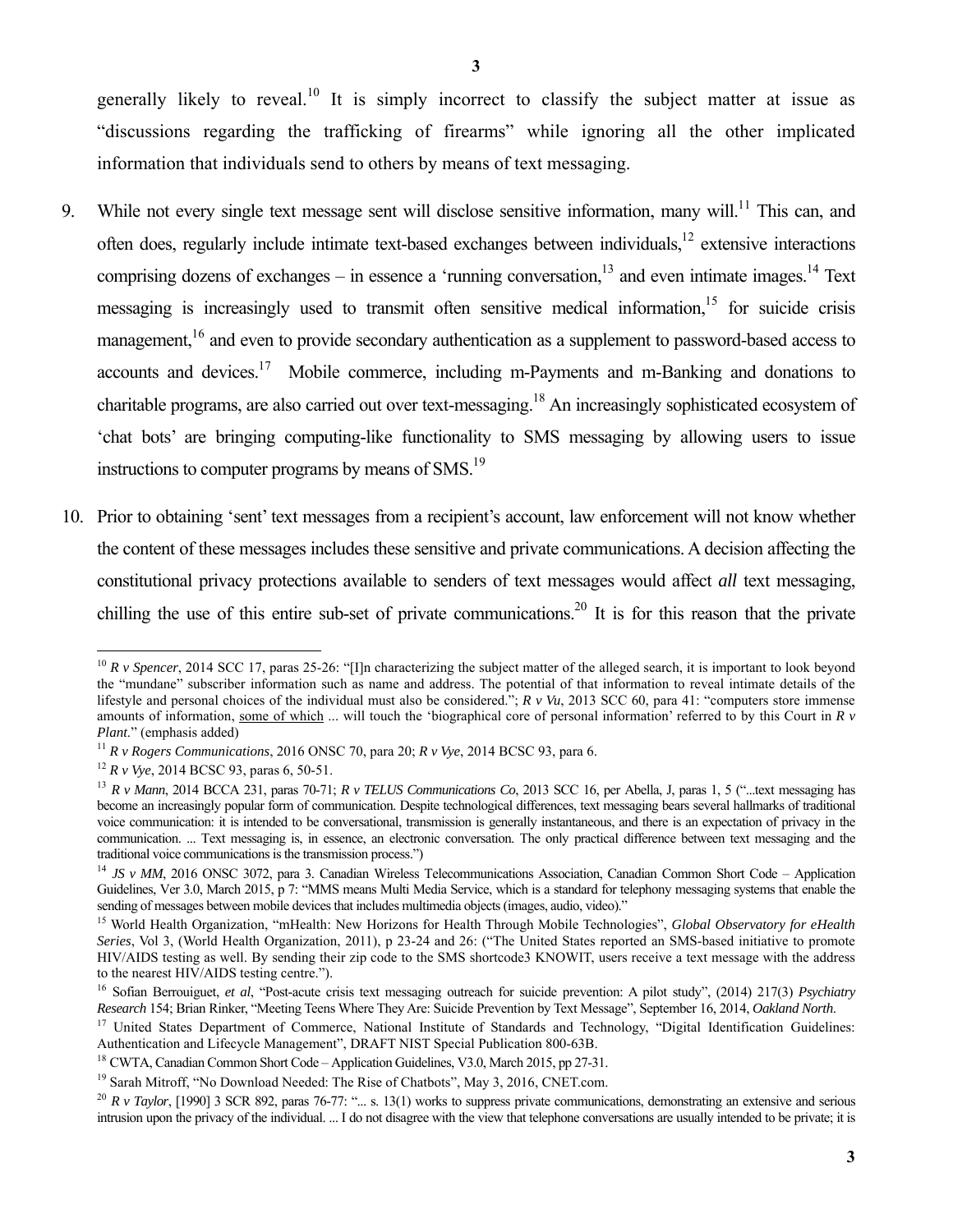communications which constitute the subject matter of this appeal have enjoyed a high measure of protection. This is reflected in the criminalization of unauthorized interception of such private communications.<sup>21</sup> CIPPIC therefore respectfully submits that a proper identification of the implicated subject matter as 'text messaging' as opposed to 'criminal communications' leads to the inevitable conclusion that, other factors being equal, the search in question implicated deeply private subject matter.

#### **(ii) Search in question compromises a significant informational privacy interest**

- 11. In the instant appeal, the Court is being called upon to adopt an inflexible 'all or nothing' approach to informational privacy interests which is inconsistent with its historic jurisprudence and threatens to leave significant amounts of deeply private activity outside the protective scope of section 8. By focusing on narrow technical elements of the search, the approach in question additionally obscures the extent to which the values and interests underpinning section 8 are compromised by the search in question. Information privacy values and interests include examinations of confidentiality or secrecy, control and anonymity.22 The normative approach advocated below ensures these values are appropriately realized and, as a result, favours recognition of a significant and high information privacy interest in sent text messages obtained from a service provider.
- 12. Secrecy and confidentiality in digital contexts are informed by norms of practice, not exposure to risk. As this Court recently summarized in *Quesnelle*: "privacy is not an all or nothing concept; rather, '[p]rivacy interests in modern society include the reasonable expectation that private information will remain confidential to the persons to whom and restricted to the purposes for which it was divulged. $1^{32}$  In *Quesnelle*, this Court further confirmed that a relationship of formal confidentiality might heighten, but is

surely reasonable for people to expect that these communications will not be intercepted by third persons. ... The connection between s. 2(b) and privacy is thus not to be rashly dismissed, and I am open to the view that justifications for abrogating the freedom of expression are less easily envisioned where expressive activity is not intended to be public, in large part because the harms which might arise from the dissemination of meaning are usually minimized when communication takes place in private, but perhaps also because the freedoms of conscience, thought and belief are particularly engaged in a private setting." *Bennett v Lenovo*, 2017 ONSC 1082, para 27 ("The risk of unauthorized *access* to private information is itself a concern even without any *actual* removal or actual theft. For example, if a landlord installs a peephole allowing him to look into a tenant's bathroom, the tenant would undoubtedly feel that her privacy had been invaded even if the peephole was not being used at any particular time.") UNGA, "Report of the Special Rapporteur on the promotion and protection of the right to freedom of opinion and expression", A/HRC/29/32, May 22, 2015 ("Surveillance systems ... may undermine the right to form an opinion, as the fear of unwilling disclosure of online activity, such as search and browsing, likely deters individuals from accessing information."; Jon Penney, "Chilling Effects: Online Surveillance and Wikipedia Use", (2016) 31(1) *Berkeley T L J* 117; Human Rights Watch & American Civil Liberties Union, "With Liberty to Monitor All: How Large-Scale US Surveillance is Harming Journalism, Law & American Democracy", July 2014, *Human Rights Watch*; Cindy Cohn, "Protecting the Fourth Amendment in the Information Age: A Response to Robert Litt", (2016) *126 Yale LJ 107*; Elizabeth Stoycheff, "Under Surveillance: Examining Facebook's Spiral of Silence Effects in the Wake of NSA Internet Monitoring", (2016) 93(2) *Journalism & Mass Communication Q* 296; PEN America, "Global Chilling: The Impact of Mass Surveillance on International Writers", *Pen.org*, January 5, 2015.<br><sup>21</sup> *R* v *Duarte*, [1990] 1 SCR 30, para 47.<br><sup>22</sup> *R* v *Spencer*, 2014 SCC 43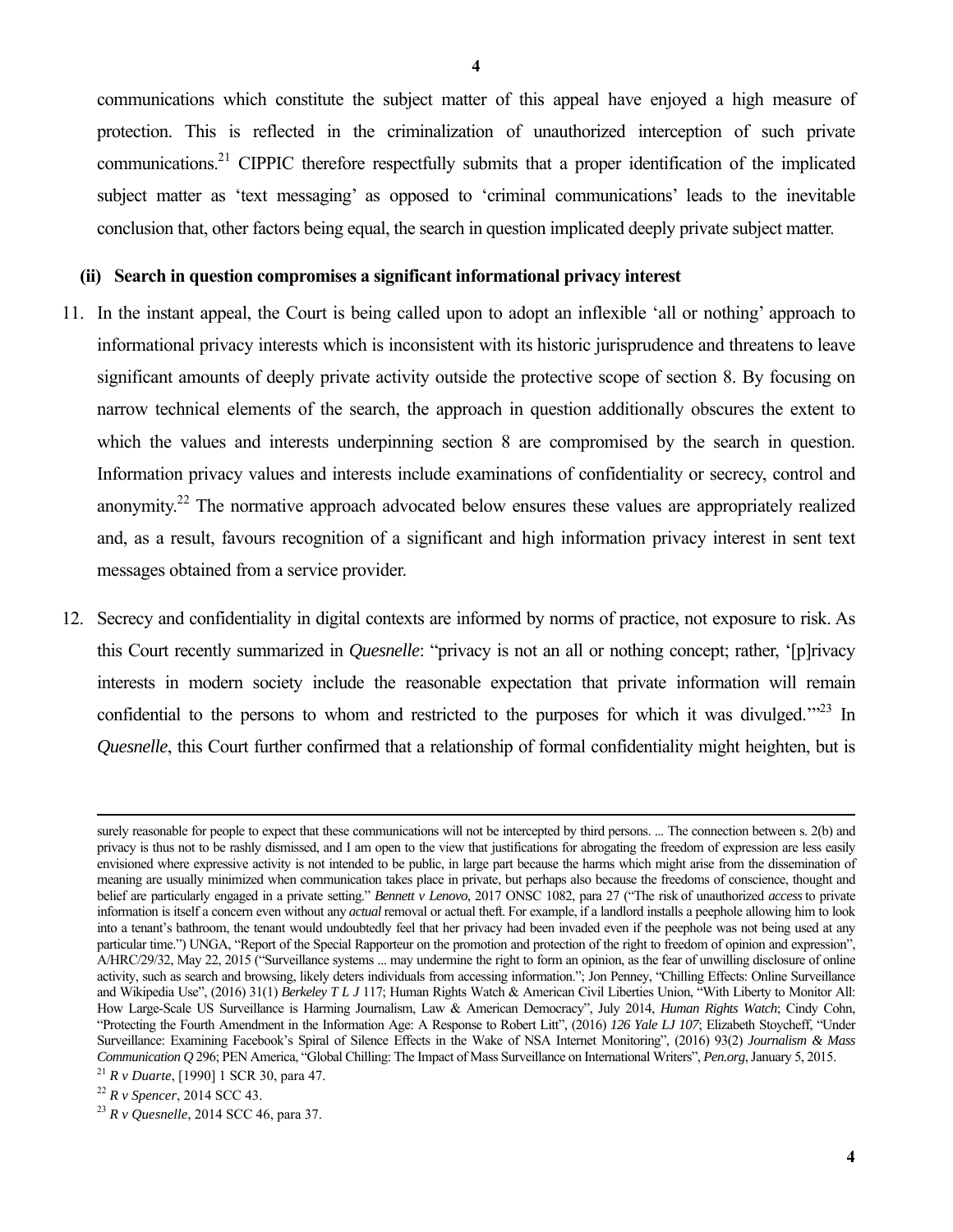not a pre-requisite to, privacy expectations.<sup>24</sup> Text-based messaging is prevalent in modern communication. A central feature of these is that the sender of a message must expose herself to the risk that a copy of the message might be retained by the recipient or created by the recipient's service provider. It is also common for individuals to use other person's devices and service providers, such as a sister's Internet connection or a wife's telephone.<sup>25</sup> In doing so, they disclose information (often deeply private information), under certain circumstances, to certain persons and for specific purposes, while expecting contextual integrity to be maintained.<sup>26</sup> Normative privacy protections should respect these expectations.

- 13. Control is another concept that informs the section 8 analysis, but must be applied in a purposive and contextual manner. Informational control is the notion that individuals must be able to retain privacy expectations *even where* they are compelled by modern practicalities to expose information to various third parties for various purposes.<sup>27</sup>
- 14. Much as with the concepts of secrecy and confidentiality, ceding informational control to one entity for one purpose is not synonymous with ceding control in general. An individual provides a blood sample for medical reasons without ceding control over that sample for state investigative purposes;<sup>28</sup> an individual that cedes control of her Internet activity to her service provider for routing purposes but not for marketing purposes;<sup>29</sup> an individual entrusting intimate details to a partner for personal reasons, to police in order to facilitate a criminal investigation, or to the courts for adjudication does not cede control to the public at large.<sup>30</sup> Focusing on notions of physical control or access to information and the facilities in which information is stored simply misunderstands the nature of informational control.<sup>31</sup>
- 15. Indeed, this Court has recognized that where, as here, records of electronic interactions are created outside

<sup>&</sup>lt;sup>24</sup> R v *Quesnelle*, 2014 SCC 46, para 38.

<sup>&</sup>lt;sup>25</sup> R v Spencer, 2014 SCC 43, paras 37; R v MacInnis, [2007] O.J. No. 2930, 163 C.R.R. (2d) 111 (ONSC).<br><sup>26</sup> R v *Quesnelle*, 2014 SCC 46, para 37; R v *Dyment*, [1988] 2 SCR 417, para 22; Helen Nissenbaum, "Privacy in C

<sup>&</sup>lt;sup>27</sup> R v Dyment, [1988] 2 SCR 417, para 22: "Finally, there is privacy in relation to information. This too is based on the notion of the dignity and integrity of the individual. As the Task Force put it: "This notion of privacy derives from the assumption that all information about a person is in a fundamental way his own, for him to communicate or retain for himself as he sees fit." In modern society, especially, retention of information about oneself is extremely important. We may, for one reason or another, wish or be compelled to reveal such information, but situations abound where the reasonable expectations of the individual that the information shall remain confidential to the persons to whom, and restricted to the purposes for which it is divulged, must be protected."

<sup>&</sup>lt;sup>28</sup> *R v Dyment*, [1988] 2 SCR 417.<br><sup>29</sup> PIPEDA Report of Findings #2015-001, *Bell's Relevant Ads Program*, April 7, 2015, (OPC); Telecom Regulatory Policy CRTC 2009-657, *Review of the Internet traffic management practices of Internet service providers*, CRTC File No 8646-C12-200815400, October 21, 2009, (CRTC), paras 96-105.

<sup>&</sup>lt;sup>30</sup> R v Quesnelle, 2014 SCC 46; Doe 464533 v ND, 2016 ONSC 541; AT v Globe24h.com, 2017 FC 114.<br><sup>31</sup> R v Jones, [2012] OJ No 6508 (ONCJ), para 31 ("There is no evidence that the Applicants had any control over the record Telus offices where they were located."). By contrast, *R v Vu*, 2013 SCC 60, para 39, 41 (authority to search a location and physical receptacles within that location does not extend to electronic data stored within the area being searched); *R v Edwards*, [1996] 1 SCR 128, para 44 (lack of control over the apartment and over access to it is *distinct* from the privacy interest that may persist in goods stored in that apartment).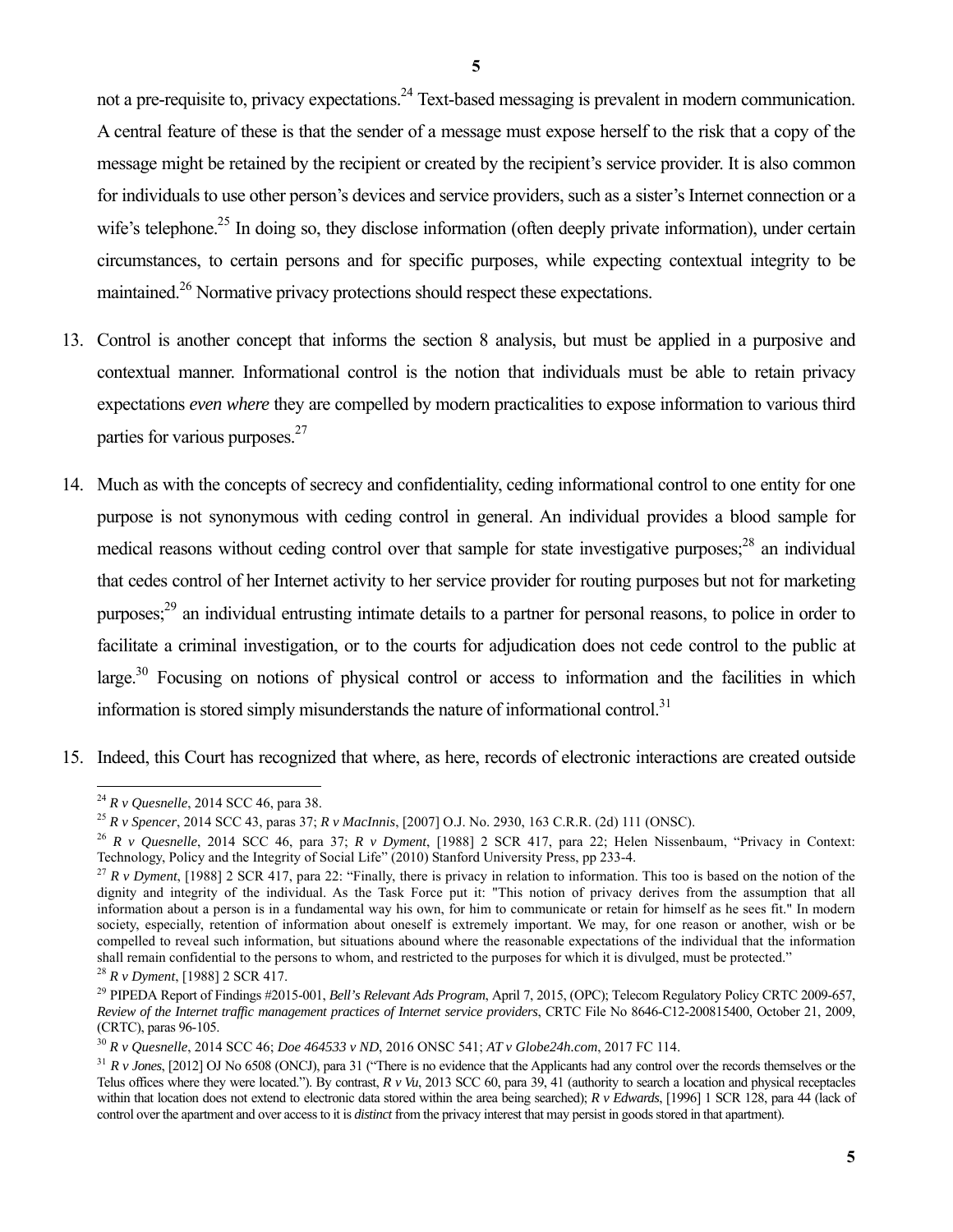the sender's control, this can *strengthen* rather than *weaken* privacy expectations as it is all the more important to maintain privacy norms where these are put at risk by the enhanced retention capabilities of modern technologies.<sup>32</sup> Communications intermediaries can record and retain communications and provide a ready point of mass access to the state.<sup>33</sup> If such storage removed 'sent' communications from protection, the state could bypass section 8 altogether by simply directing queries at recipient accounts held by an increasingly small number of intermediaries.<sup>34</sup> Individuals must not fully shoulder the burdens inherent in maintaining privacy expectations in light rapidly evolving technological developments. Individuals need not 'structure their affairs to maintain privacy' by adopting increasingly rigorous privacy countermeasures such as the use of passwords to safeguard devices.<sup>35</sup> The normative approach protects privacy individuals *should* be able to expect, not that which they empirically *can* expect in light of evolving technologies or the capabilities of communications intermediaries.<sup>36</sup> Given the central importance of interconnectivity to modern life, $37$  individuals retain a robust interest in ensuring changes in modern communications mechanisms do not wholly erode privacy protections.

### **(iii) Subjective expectation in private communications should be presumed**

16. The Respondents argue that a subjective privacy expectation must be established on the basis of testimony from the accused or, at minimum, cannot be advanced on an 'alternative' basis while repudiating attribution of a private communication.<sup>38</sup> Subjective privacy expectations are often viewed as 'self evident' in contexts that engage deeply private subject matter such as the text messaging at issue here.<sup>39</sup> In *Spencer*, for example, this Court allowed the defence to rely on the Crown's theory and evidence that the defendant

 $32 R$  *v Vu*, 2013 SCC 60, para 42 (the manner in which computers auto-generate information and facilitate reconstruction of deleted documents leads to enhanced privacy interests). *R v TELUS Communications Co*, 2013 SCC 16, para 40 "The communication process used by a third-party service provider should not defeat Parliament's intended protection for private communications."<br><sup>33</sup> R v Hoelscher, 2016 ABOB 44, paras 114-115: ("... when police intercept text messages from a service provider, they acq

message sent and received for the phone number, for a specific period of time. The owner of the cell phone has no control over the storage or disposition of the messages by the service provider. ... This loss of control of a private communication in the hands of the service provider, and the serious level of intrusion justify the protections of Part VI."); *R v Craig*, 2016 BCCA 154, para 64: "Millions, if not billions, of emails and "messages" are sent and received each day all over the world. Email has become the primary method of communication. When an email is sent, one knows it can be forwarded with ease, printed and circulated, or given to the authorities by the recipient. But it does not follow, in my view, that the sender is deprived of all reasonable expectation of privacy."<br> $34 R v$  Craig, 2016 BCCA 154, paras 101-102 ", a server is often a repository for vast amounts of highly personal communications and information

about the account holder and *also his or her acquaintances*." In Canada, 90% of mobile subscribers market are concentrated in three service

 $35 R$  v Fearon, 2014 SCC 77, para 53: "An individual's decision not to password protect his or her cell phone does not indicate any sort

of abandonment of the significant privacy interests one generally will have in the contents of the phone."<br><sup>36</sup> R v Tessling, 2004 SCC 67.<br><sup>37</sup> R v Craig, 2016 BCCA 154; R v Hoelscher, 2016 ABQB 44.<br><sup>38</sup> Respondent, Her M

 $39 R$  v Cole, 2012 SCC 53, para 43 (subjective expectation can be inferred by use of device to transmit personal information).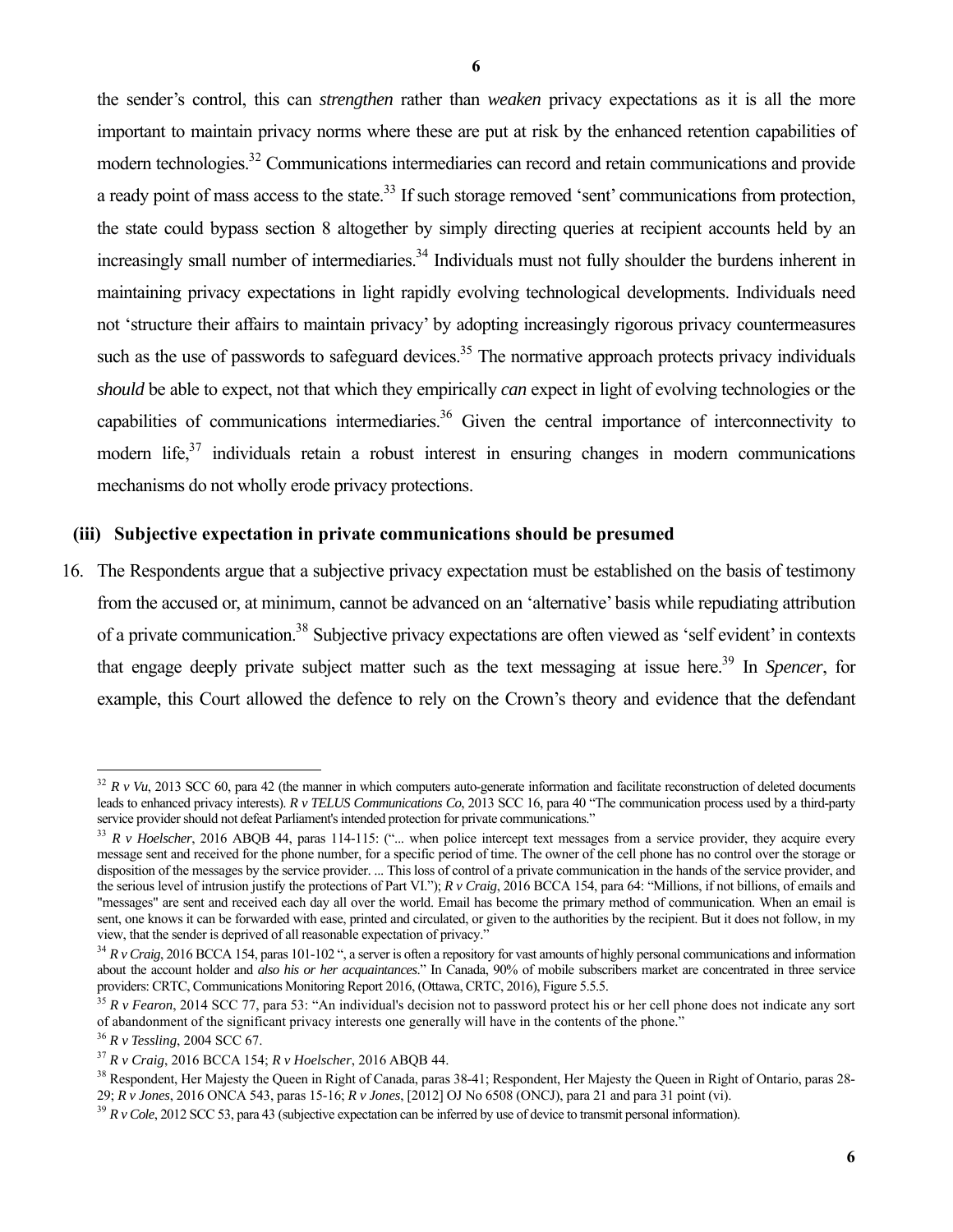accessed the Internet by means of his sister's Internet account.<sup>40</sup> Given the deeply private nature of private communications, the purported sending of such a message is sufficient to establish an implicit subjective expectation of privacy.<sup>41</sup>

17. Further, compelling the accused to confirm authorship of private communications as a pre-condition to asserting a section 8 right at trial undermines anonymity, the right to silence and the right against selfincrimination.42 The automatic standing rule this Court rejected in *Edwards* was historically intended to prevent a situation where individuals are compelled to choose between self-incrimination in pre-trial testimony or asserting their privacy rights.<sup>43</sup> CIPPIC does not advocate return to the automatic standing rule, but an avenue for individuals to assert privacy rights without sacrificing their right to silence must be retained. One such avenue is to allow individuals to accept crown theories (and evidence)<sup>44</sup> as alternative theories when advancing section 8 rights without compelling these individuals to present incriminating pretrial testimony regarding attribution of otherwise anonymous text messages.<sup>45</sup> Preventing defendants from accepting the Crown's theories and evidence of ownership and attribution as *alternative* theories in the context of a section 8 *voir dire* would undermine the anonymity protected by section 8, in a heightened context that engages self-incrimination values.<sup>46</sup>

<sup>40</sup> *R v Spencer*, 2014 SCC 43, paras 11-12 and 19 ("On the proper understanding of the scope of the search, Mr. Spencer's subjective expectation of privacy in his online activities can readily be inferred from his use of the network connection to transmit sensitive information. Mr. Spencer's direct interest in the subject matter of the search is equally clear. Though he was not personally a party to the contract with the ISP, he had access to the Internet with the permission of the subscriber and his use of the Internet was by means of his own computer in his own place of residence.")

<sup>41</sup> *R v Siniscalchi*, 2010 BCCA 354; *R v Ley*, 2014 BCSC 2108, paras 32-34; *R v Pelucco*, 2015 BCCA 370, para 53: "[i]t would strain credulity to suggest that a reasonable person would have engaged in such a conversation if they thought that the messages would be shared with others."

<sup>&</sup>lt;sup>42</sup> Respondent, Her Majesty the Queen in Right of Canada, para 41.  $R v$  Farrah, 2011 MBCA 49, paras 18-21.<br><sup>43</sup> *US v Salvucci*, (1980) 448 US 83 (SCOTUS), pp \*87-89 ("First, the Court found that in order to establish st to suppress, the defendant would often be "forced to allege facts the proof of which would tend, if indeed not be sufficient, to convict him," since several Courts of Appeals had "pinioned a defendant within this dilemma" by holding that evidence adduced at the motion to suppress could be used against the defendant at trial. The Court declined to embrace any rule which would require a defendant to assert his Fourth Amendment claims only at the risk of providing the prosecution with self-incriminating statements admissible at trial. The Court sought resolution of this dilemma by relieving the defendant of the obligation of establishing that his Fourth Amendment rights were violated by an illegal search or seizure.")

<sup>&</sup>lt;sup>44</sup> Respondent, Her Majesty the Queen in Right of Canada, para 38, footnotes 36.<br><sup>45</sup> *Gardner v US*, (2012) 680 F.3d 1006 (US, 7<sup>th</sup> Circuit, Court of Appeals): "If we were to adopt the government's view, a defendant who truthfully contends that police stopped him unlawfully and planted a gun on him during a suspicionless search would be able to challenge the search only by perjuring himself at a suppression hearing by falsely stating that he possessed the gun. It should go without saying, however, that perjury is never required--it is not even permitted. Such lies could also expose a defendant to impeachment at trial if he later truthfully denied possession. To avoid perjury and impeachment, the defendant's only alternative would be to forfeit a challenge to the search and rest his hopes on the jury's believing his testimony that the police planted a gun. The law is not that harsh. A defendant with two legitimate defenses to a possession charge is not forced to pick just one--indeed, he is entitled to present inconsistent positions if he wishes." [citations omitted] See also *US v Salvucci*, (1980) 448 US 83 (SCOTUS), pp \*93-97 (evidence presented at pre-trial fourth amendment suppression hearing cannot be used in trial unless to impeach defendant). 46 *R v Boudreau-Fontaine*, 2010 QCCA 1108, paras 39 and 46.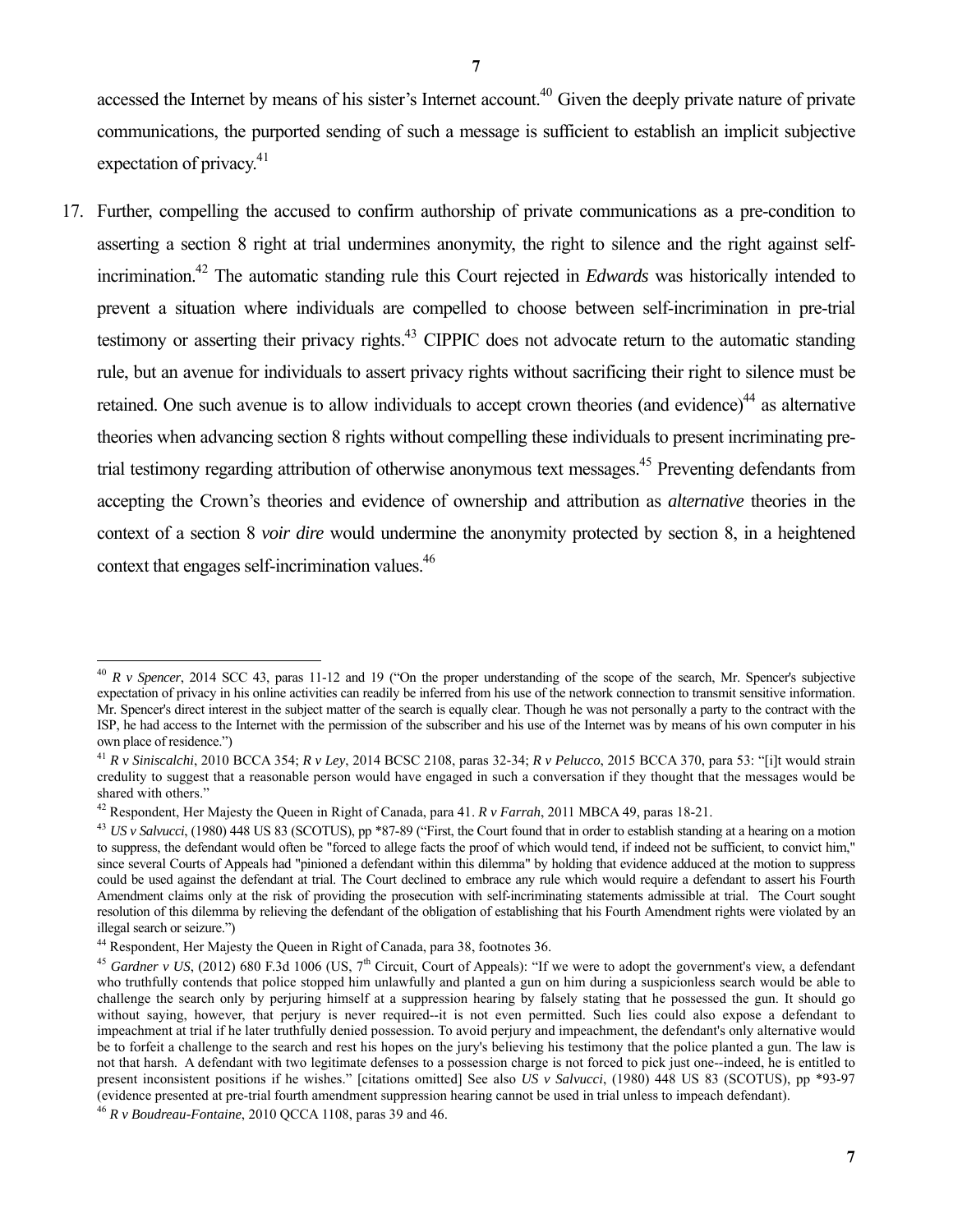#### **(iv) Expectations of privacy in text-based digital messages are objectively reasonable**

- 18. The contractual and legal framework guiding interactions in this context supports the already high privacy expectations engaged, rather than detracting from it. While specific contractual provisions can enhance or diminish the reasonableness of privacy expectations, $47$  the absence of a contractual relationship between the sender of a text message and the recipient or the recipient's communications provider cannot undermine otherwise robust privacy expectations and is, at best, a neutral factor.<sup>48</sup>
- 19. It is simply incorrect to conclude that the receipt of a text message by an individual fully exhausts the sender's legal privacy interest.<sup>49</sup> An individual who has disclosed private information to another can rely on tort law to prevent the recipient from recklessly or intentionally disclosing that information in a manner that a reasonable person would consider highly offensive.<sup>50</sup> As noted above, deeply private information including medical conditions, explicit or intimate communications, crisis support interactions and financial information is often communicated by means of text messaging. Senders of such private information by means of text messaging can legally prevent recipients from disclosing it, $51$  further strengthening the already high expectations of privacy associated with private correspondence. While the framework for tortious privacy invasion continues to evolve in a manner that is informed by reasonable privacy expectations, it would be generally reasonable for the recipient of harassing, extortionate, or otherwise victimizing text messaging to voluntarily disclose it to law enforcement on the recipient's own initiative.<sup>52</sup> In addition, even where it is legal for a recipient of private communications to voluntarily disclose their

<sup>47</sup> *R v Gomboc*, 2010 SCC 55, per Deschamps, J, para 32 and 43 (permissive contractual or legislative scheme is "one factor amongst many" and not necessarily "sufficient ... to dissolve any expectation of privacy" alone, but can, in the totality of circumstances, defeat an otherwise low expectation of privacy). *R v Cole*, 2012 SCC 53, paras 53 and 58 ("written policies are not determinative of a person's reasonable expectation of privacy.... The nature of the information heavily favours recognition o

 $48$  R v Spencer, 2014 SCC 43, paras 61 and 65 (statutory and contractual provisions essentially 'neutral' are incapable of rendering an otherwise high expectation of privacy unreasonable); para 57 ("Mr Spencer was not personally a party to these agreements, as he accessed the Internet through his sister's subscription."). See also *R v Duarte*, [1990] 1 SCR 30 (lack of a contractual relationship with the recipient of a telephone call does not affect the reasonableness of privacy expectations). *R v Jones*, 2016 ONCA 543, para 16: "There was also nothing to suggest that Telus was contractually bound to the appellant..."

<sup>49</sup> *R v Pelucco*, 2015 BCCA 370, per Goepel, JA, dissenting, para 118: "A person who – without any guarantee of confidentiality or indication from the recipient that the message will be kept confidential – communicates information has made an autonomous choice ... who, how and to what extent to communicate information to the fullest extent possible. Any further claim against a recipient is a claim that the sender can then determine who, how and to what extent the recipient will communicate information to further third parties, which interferes with the recipient's notional sphere of personal autonomy."

<sup>50</sup> *Jones v Tsige*, 2012 ONCA 32, para 72: "intrusions into matters such as one's financial or health records, sexual practises and orientation, employment, diary or private correspondence that, viewed objectively on the reasonable person standard, can be described as highly offensive."<br><sup>51</sup> Caltagirone v Scozzari-Cloutier, [2007] OJ No 4003 (Small Claims Court)(au

of nephew); *Doe 464533 v ND*, 2016 ONSC 541, para 47 ("the defendant posted on the Internet a privately-shared and highly personal intimate video recording of the plaintiff. I find that in doing so he made public an aspect of the plaintiff's private life. I further find that a reasonable person would find such activity ... to be highly offensive."); *Griffin v Sullivan*, 2008 BCSC 827, (individual publicly identifies pseudonymous member of online suicide crisis support discussion board)("... the plaintiff had a reasonable expectation that any member of the ASH group who obtained his personal information or photograph would not publish it on the internet. The defendant did so."); *Condon v Canada*, 2014 FC 250, paras 55-61 (reckless disclosure of legitimately acquired financial records can constitute tortuous invasion of privacy).<br><sup>52</sup> R v Sandhu. 2014 BCSC 303; Respondent, Her Majesty the Queen in Right of Canada, paras 60-62; Respondent i

the Queen in Right of Ontario, paras 49-50. *R v Gomboc*, 2010 SCC 55, para 41; *R v Spencer*, 2014 SCC 43, para 67.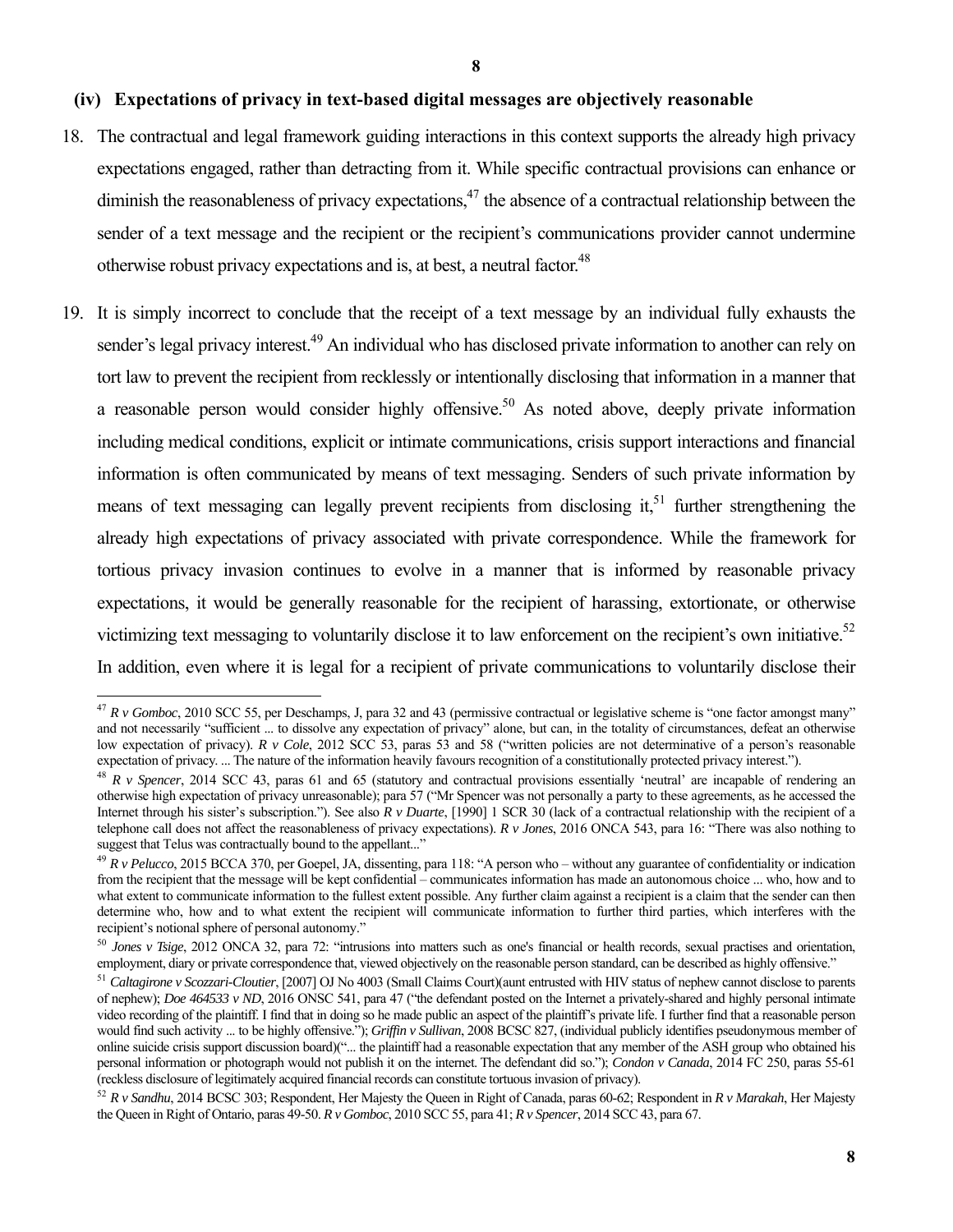content to a third party, the sender may still retain a reasonable expectation that the state will not collect all such communications.<sup>53</sup> Nonetheless, the legal ability to prevent individual recipients of private communications from disclosing them further strengthens the already high privacy interests implicated.

20. However, *Jones* and *Marakah* raise a wholly different factual matrix, where the collection occurs at the initiative of the state, not that of the recipient.<sup>54</sup> In neither case did the intended recipient of the communications in question participate in the state's search and, moreover, in *Jones* the communications were obtained directly from a service provider and hence subject to *Personal Information Protection and Electronic Documents Act* [PIPEDA].<sup>55</sup> PIPEDA strictly limits the ability of service providers to disclose customer information to law enforcement voluntarily.<sup>56</sup> This is particularly so where, as here, police conduct "engage[s] a more significant privacy interest."<sup>57</sup> PIPEDA imposes these restrictions regardless of whether the target of a state search is the subscriber associated with the sending account, the subscriber associated with the recipient account, or one of these subscriber's partners.<sup>58</sup> As such, CIPPIC respectfully submits that the legislative context strengthens the already robust privacy expectations an individual can expect in sent text messages, whether acquired from the recipient or from a service provider.

# **C. Part VI regulates access to historical text messages from an intermediary**

- 21. Part VI of the *Criminal Code* imposes strong protections against the unauthorized interception of private communications, seeking to ensure such invasive activity does not become a "humdrum and routine administrative matter".<sup>59</sup> CIPPIC readily acknowledges that Part VI does not create a complete framework for state access to private communications, with less protective production orders offering an appropriate vehicle in some contexts. However, where a communications intermediary stores communications ephemerally for the purpose of facilitating message delivery, Part VI remains engaged.
- 22. Part VI is to be interpreted broadly, in a manner informed by privacy expectations, so as to ensure its

<sup>&</sup>lt;sup>53</sup> R v Duarte, [1990] 1 SCR 30; R v Cole, 2012 SCC 53, paras 60-65.

<sup>&</sup>lt;sup>54</sup> R v Buhay, 2003 SCC 30, paras 33-34; R v Spencer, 2014 SCC 43, para 64: "... entirely different considerations may apply where an ISP itself detects illegal activity and of its own motion wishes to report this activity to the police."; *R v Cole*, 2012 SCC 53, paras 60- 65. But see *contra*: *R v Edwards*, [1996] 1 SCR 128, para 51.<br><sup>55</sup> SC 2000, c 5. *R v MacInnis*, [2007] OJ No 2930, 163 CRR (2d) 111 (ON SC), paras 36 and 49: "[PIPEDA] has now recognized a privacy

interest in such information and therefore it is not necessary to consider the issue with respect to the subscriber."  $R v$  Spencer, 2014 SCC 43.<br><sup>56</sup>  $R v$  Spencer, 2014 SCC 43, paras 61-64, 70: ("PIPEDA prohibits disclosu

enforcement provision are met..."); *R v Craig*, 2016 BCCA 154, para 122.

<sup>57</sup> *R v Spencer*, 2014 SCC 43, paras 66-67; *R v MacInnis*, [2007] OJ No 2930, 163 CRR (2d) 111 (ON SC), paras 50, 56(c).

<sup>58</sup> Ontario Respondent, Queen in Right of Ontario, para 9; *R v MacInnis*, [2007] OJ No 2930, 163 CRR (2d) 111 (ON SC), para 48; *R v* 

<sup>&</sup>lt;sup>59</sup> *R v Duarte*, [1990] 1 SCR 30, para 47.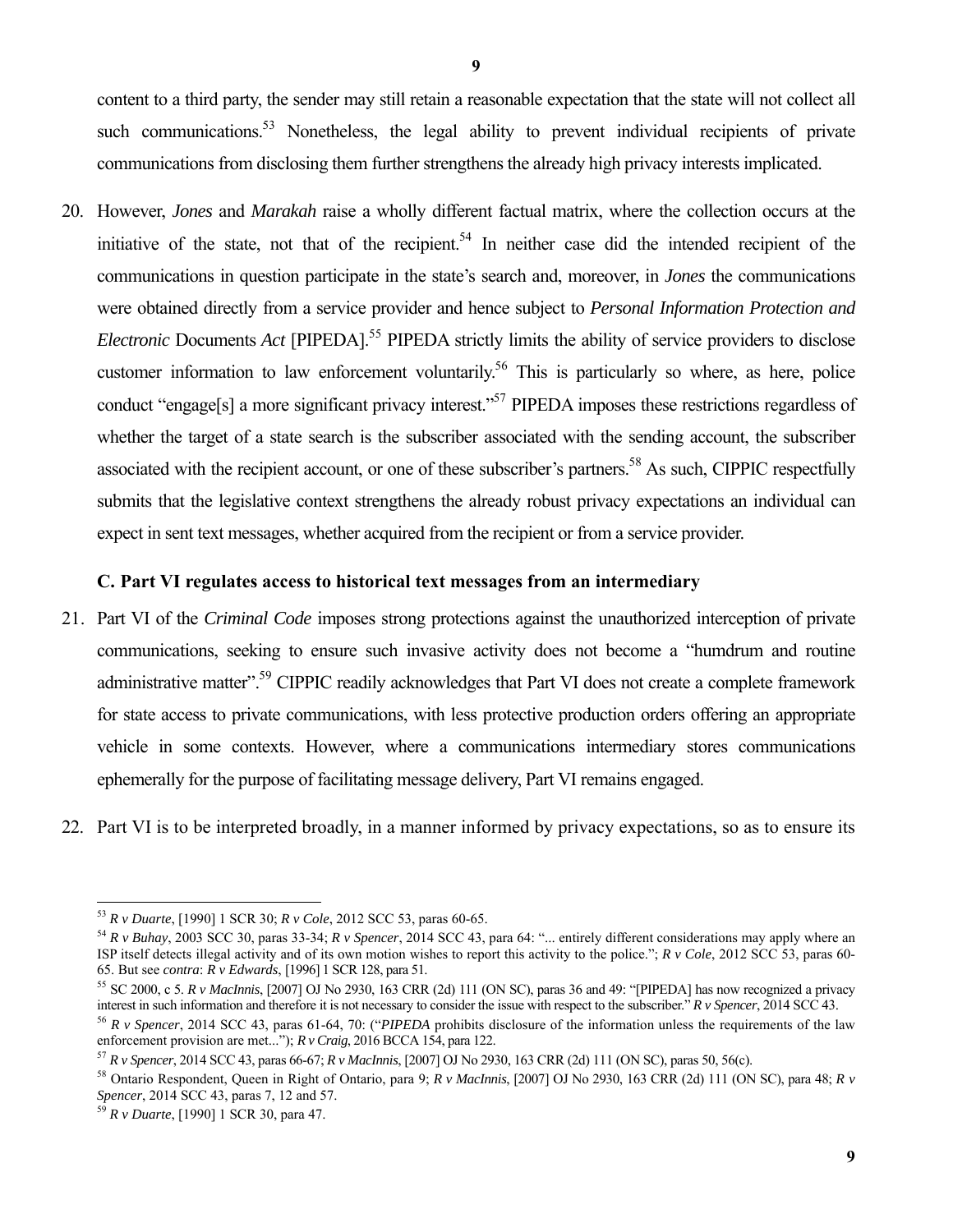protections are applied in a neutral manner in light of technological developments.<sup>60</sup> A plurality of this Court rejected narrow interpretations of the term 'interception' in light of the multi-faceted manner in which data is stored by modern communications delivery networks.<sup>61</sup> Where, as here, a communications intermediary temporarily stores communications to facilitate their accurate and efficient delivery, the acquired messages are not 'residing at their destination' but rather acquisition occurs 'between the place of origin and the destination'.<sup>62</sup> Purposively, such storage remains 'ancillary' or 'incidental' to the message delivery process, even where not temporally contemporaneous.<sup>63</sup> Individuals view text messaging as a 'running communication', attracting similar expectations to those that arise from voice communications which are not stored by most communications intermediaries.<sup>64</sup> Indeed, text messages are not typically stored by intermediaries either. CIPPIC notes that different considerations arise where an individual permanently stores private communications with a service provider, as is common with email.

#### **D. Unintended consequences of the current standing rule must be accounted for**

23. Finally, while CIPPIC does not question the general requirement for individuals to establish a personal expectation of privacy in order to assert section 8, CIPPIC notes that the issue is more appropriately framed as a question of the subsistence of substantive rights than one of standing.<sup>65</sup> However, as noted above, one consequence of retaining the current standing rule is that it undermines the right to silence and against self-incrimination. In other instances, as secondary use, retention and disclosure of personal information increasingly raises *Charter* implications that are divorced from its initial collection, the current standing rule might require revisiting to ensure individuals are not robbed of meaningful remedies.<sup>66</sup>

#### **PART IV – COSTS**

24. The intervener will not seek costs and asks that no costs be awarded against it.

<sup>&</sup>lt;sup>60</sup> Lyons v The Queen, [1984] 2 SCR 633; R v TELUS Communications Co, 2013 SCC 16, paras 24, 26, 31, 40.

<sup>&</sup>lt;sup>61</sup> R v TELUS Communications Co, 2013 SCC 16, para 35.<br><sup>62</sup> R v TELUS Communications Co, 2013 SCC 16, para 37; R v Giles, 2007 BCSC 1147, para 34; R v McQueen, [1975] 25 CCC (2d) 262 (ABCA).

<sup>63</sup> *R v Hoelscher*, 2016 ABQB 44, para 104. See also: *Society of Composers, Authors and Music Publishers of Canada v Canadian Assn. of Internet Providers,* [2004] 2 SCR 427, paras 4, 6, 92-96, 114-116; *Entertainment Software Association v Society of*  Composers, Authors and Music Publishers of Canada, 2012 SCC 34, paras 5, 10, 28, 36 and 40-42.<br><sup>64</sup> R v TELUS Communications Co, 2013 SCC 16.<br><sup>65</sup> US v Salvucci, (1980) 448 US 83 (SCOTUS), footnote 4: "In Rakas, this Court

determining whether a defendant is entitled to claim the protections of the exclusionary rule. The inquiry, after *Rakas*, is simply whether the defendant's rights were violated by the allegedly illegal search or seizure. Because *Jones* was decided at a time when "standing" was designated as a separate inquiry, we use that term for the purposes of re-examining that opinion."<br><sup>66</sup> See for example: *R v Rogers Communications*, 2016 ONSC 70; *X* (*Re*), 2016 FC 1105; *Wakeling v United States of Ame*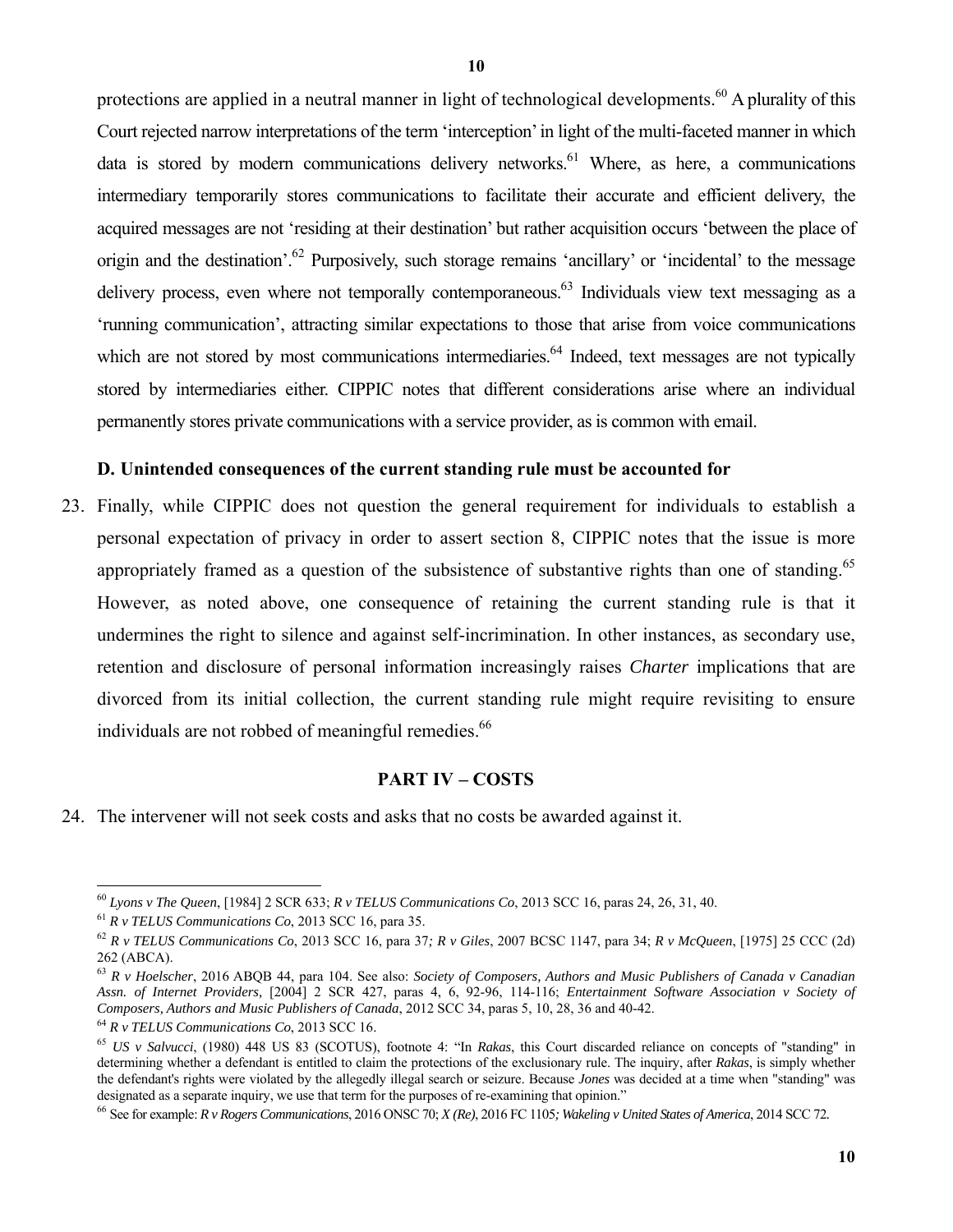11

ALL OF WHICH IS RESPECTFULLY SUBMITTED this 15<sup>th</sup> day of March, 2017

**Jill R Presser** 

**Presser Barristers** 116 Simcoe Street, Suite 116 Toronto, Ontario, M5H 4E2

Tel: (416)586-0330 Fax: (416) 596-2597 Email: presser@presserlaw.ca

Tamir Israel

Samuelson Glushko Canadian Internet Policy and Public Interest Clinic (CIPPIC) University of Ottawa, Faculty of Law, CML FTX 102, 57 Louis Pasteur Street Ottawa, ON, K1N 6N5

Tel: (613) 562-5800 ext 2914 Fax: (613) 562-5417 Email: tisrael@cippic.ca

Counsel for the Intervener, Samuelson-Glushko Canadian Internet Policy and Public **Interest Clinic (CIPPIC)**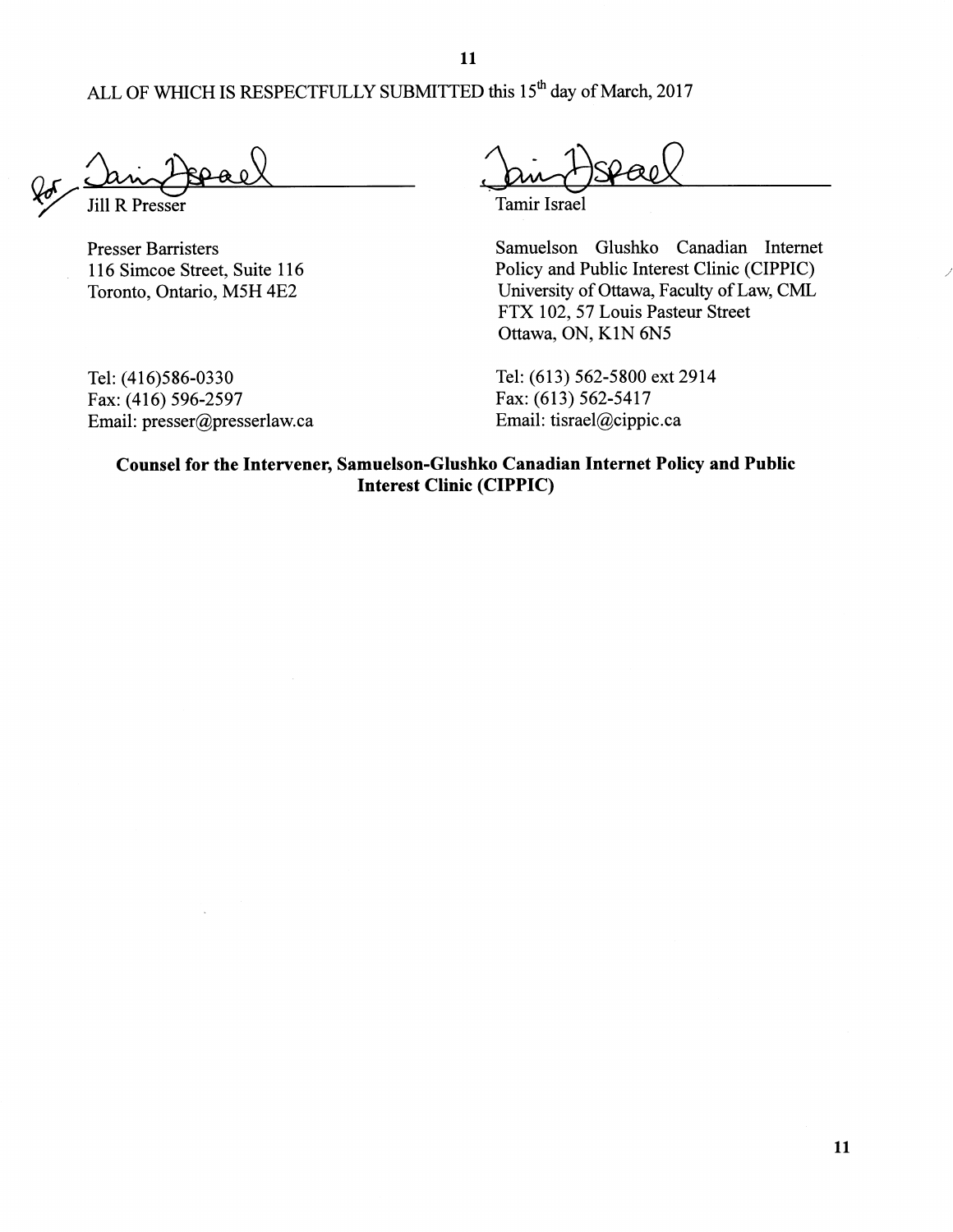# **PART VI – TABLE OF AUTHORITIES**

# **Authority Reference in Factum**

| <b>Cases</b>   |                                                                                                                                                                                       |           |  |  |
|----------------|---------------------------------------------------------------------------------------------------------------------------------------------------------------------------------------|-----------|--|--|
| $\mathbf{1}$   | AT v Globe24h.com, 2017 FC 114,<br>http://www.canlii.org/en/ca/fct/doc/2017/2017fc114/2017fc114.html                                                                                  | 14        |  |  |
| $\overline{2}$ | Bennett v Lenovo, 2017 ONSC 1082,<br>http://www.canlii.org/en/on/onsc/doc/2017/2017onsc1082/2017onsc1082.html                                                                         | 10        |  |  |
| 3              | Caltagirone v Scozzari-Cloutier, [2007] OJ No 4003 (Small Claims Court),<br>Book of Authorities, Tab 1                                                                                | 19        |  |  |
| $\overline{4}$ | Condon v Canada, 2014 FC 250,<br>http://www.canlii.org/en/ca/fct/doc/2014/2014fc250/2014fc250.html                                                                                    | 19        |  |  |
| 5              | Doe 464533 v ND, 2016 ONSC 541,<br>http://www.canlii.org/en/on/onsc/doc/2016/2016onsc541/2016onsc541.html                                                                             | 14, 19    |  |  |
| 6              | Entertainment Software Association v Society of Composers, Authors and<br>Music Publishers of Canada, 2012 SCC 34, https://scc-csc.lexum.com/scc-<br>csc/scc-csc/en/item/749/index.do | 22        |  |  |
| $\tau$         | Gardner v US, (2012) 680 F.3d 1006 (US, $7th$ Circuit, Court of Appeals),<br>http://cases.justia.com/federal/appellate-courts/ca7/10-1576/10-1576-2012-05-<br>25.pdf                  | 17        |  |  |
| 8              | Griffin v Sullivan, 2008 BCSC 827,<br>http://www.canlii.org/en/bc/bcsc/doc/2008/2008bcsc827/2008bcsc827.html                                                                          | 19        |  |  |
| 9              | Hunter v Southam Inc, [1984] 2 SCR 145, https://scc-csc.lexum.com/scc-<br>csc/scc-csc/en/item/5274/index.do                                                                           |           |  |  |
| 10             | Jones v Tsige, 2012 ONCA 32,<br>http://www.canlii.org/en/on/onca/doc/2012/2012onca32/2012onca32.html                                                                                  | 19        |  |  |
| 11             | JS v MM, 2016 ONSC 3072,<br>http://www.canlii.org/en/on/onsc/doc/2016/2016onsc3072/2016onsc3072.html                                                                                  | 9         |  |  |
| 12             | Lyons v The Queen, [1984] 2 SCR 633, https://scc-csc.lexum.com/scc-csc/scc-<br>csc/en/item/2501/index.do                                                                              | 22        |  |  |
| 13             | R v Boudreau-Fontaine, 2010 QCCA 1108,<br>http://www.canlii.org/en/qc/qcca/doc/2010/2010qcca1108/2010qcca1108.html                                                                    | 17        |  |  |
| 14             | $R \text{ v } Buhay$ , [2003] 1 SCR 631, 2003 SCC 30, https://scc-csc.lexum.com/scc-<br>csc/scc-csc/en/item/2062/index.do                                                             | 20        |  |  |
| 15             | R v Cole, [2012] 3 SCR 34, 2012 SCC 53, https://scc-csc.lexum.com/scc-<br>csc/scc-csc/en/item/12615/index.do                                                                          | 16, 18-20 |  |  |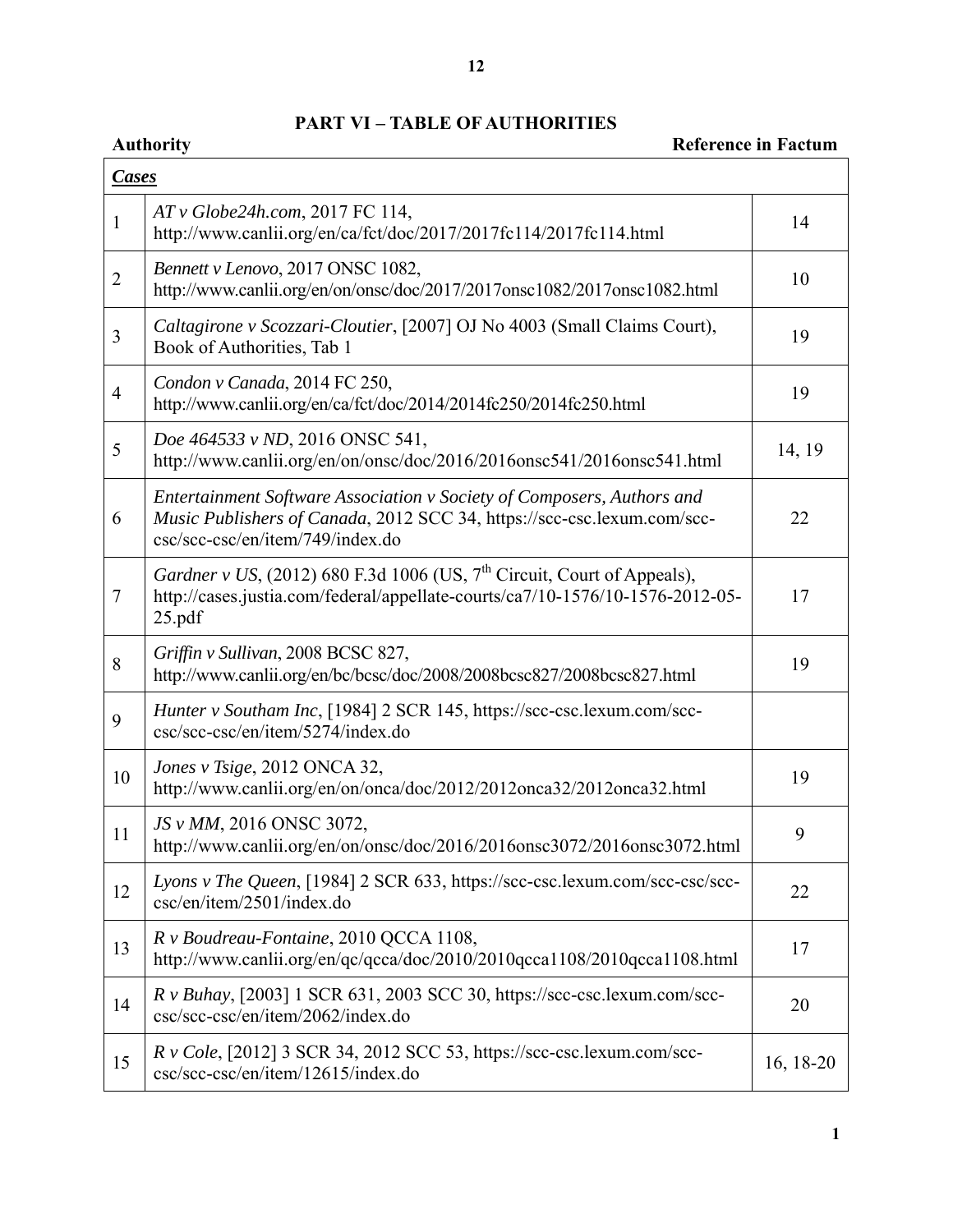|    | http://www.canlii.org/en/bc/bcca/doc/2016/2016bcca154/2016bcca154.html                                                                                                               |                     |
|----|--------------------------------------------------------------------------------------------------------------------------------------------------------------------------------------|---------------------|
| 17 | R v Duarte, [1990] 1 SCR 30, https://scc-csc.lexum.com/scc-csc/scc-<br>csc/en/item/559/index.do                                                                                      | 4, 10, 18<br>19, 21 |
| 18 | $R \, v$ Dyment, [1988] 2 SCR 417, https://scc-csc.lexum.com/scc-csc/scc-<br>csc/en/item/375/index.do                                                                                | $12 - 14$           |
| 19 | R v Edwards, [1996] 1 SCR 128, https://scc-csc.lexum.com/scc-csc/scc-<br>csc/en/item/1340/index.do                                                                                   | 14, 20              |
| 20 | $Rv$ Farrah, 2011 MBCA 49,<br>http://www.canlii.org/en/mb/mbca/doc/2011/2011mbca49/2011mbca49.html                                                                                   | 17                  |
| 21 | R v Fearon, [2014] 3 SCR 621, 2014 SCC 77, https://scc-csc.lexum.com/scc-<br>csc/scc-csc/en/item/14502/index.do                                                                      | 15                  |
| 22 | R v Giles, 2007 BCSC 1147,<br>http://www.canlii.org/en/bc/bcsc/doc/2007/2007bcsc1147/2007bcsc1147.html                                                                               | 22                  |
| 23 | $R \text{ v } Gomboc$ , [2010] 3 SCR 211, 2010 SCC 55, https://scc-csc.lexum.com/scc-<br>csc/scc-csc/en/item/7898/index.do                                                           | 18-19               |
| 24 | $R \nu$ Jones, [2012] OJ No 6508 (ONCJ) (Trial Judgement)                                                                                                                            | 5, 14, 16           |
| 25 | R v Jones, 2016 ONCA 543,<br>http://www.canlii.org/en/on/onca/doc/2016/2016onca543/2016onca543.html                                                                                  | 5, 16, 18           |
| 26 | $R \nu$ Hoelscher, 2016 ABQB 44,<br>http://www.canlii.org/en/ab/abqb/doc/2016/2016abqb44/2016abqb44.html                                                                             | 15, 22              |
| 27 | R v Ley, 2014 BCSC 2108,<br>http://www.canlii.org/en/bc/bcsc/doc/2014/2014bcsc2108/2014bcsc2108.html                                                                                 | 16                  |
| 28 | R v MacInnis, [2007] OJ No 2930, 163 CRR (2d) 111 (ONSC),<br>http://www.canlii.org/en/on/onsc/doc/2007/2007canlii29342/2007canlii29342.html                                          | 12, 20              |
| 29 | R v Mann, 2014 BCCA 231,<br>http://www.canlii.org/en/bc/bcca/doc/2014/2014bcca231/2014bcca231.html                                                                                   | 9                   |
| 30 | R v Marakah, 2016 ONCA 542,<br>http://www.canlii.org/en/on/onca/doc/2016/2016onca542/2016onca542.html                                                                                | 5, 8                |
| 31 | $R v$ McQueen, [1975] 25 CCC (2d) 262 (Alta SC (App Div)), Respondent,<br>Queen in Right of Ontario, Jones v Her Majesty the Queen, SCC File No<br>37194, Book of Authorities, Tab 6 | 22                  |
| 32 | $R \nu$ Patrick, [2009] 1 SCR 579, 2009 SCC 17, https://scc-csc.lexum.com/scc-<br>csc/scc-csc/en/item/7611/index.do                                                                  | $\overline{4}$      |
| 33 | $R$ v Pelucco, 2015 BCCA 370,<br>http://www.canlii.org/en/bc/bcca/doc/2015/2015bcca370/2015bcca370.html                                                                              | 16, 19              |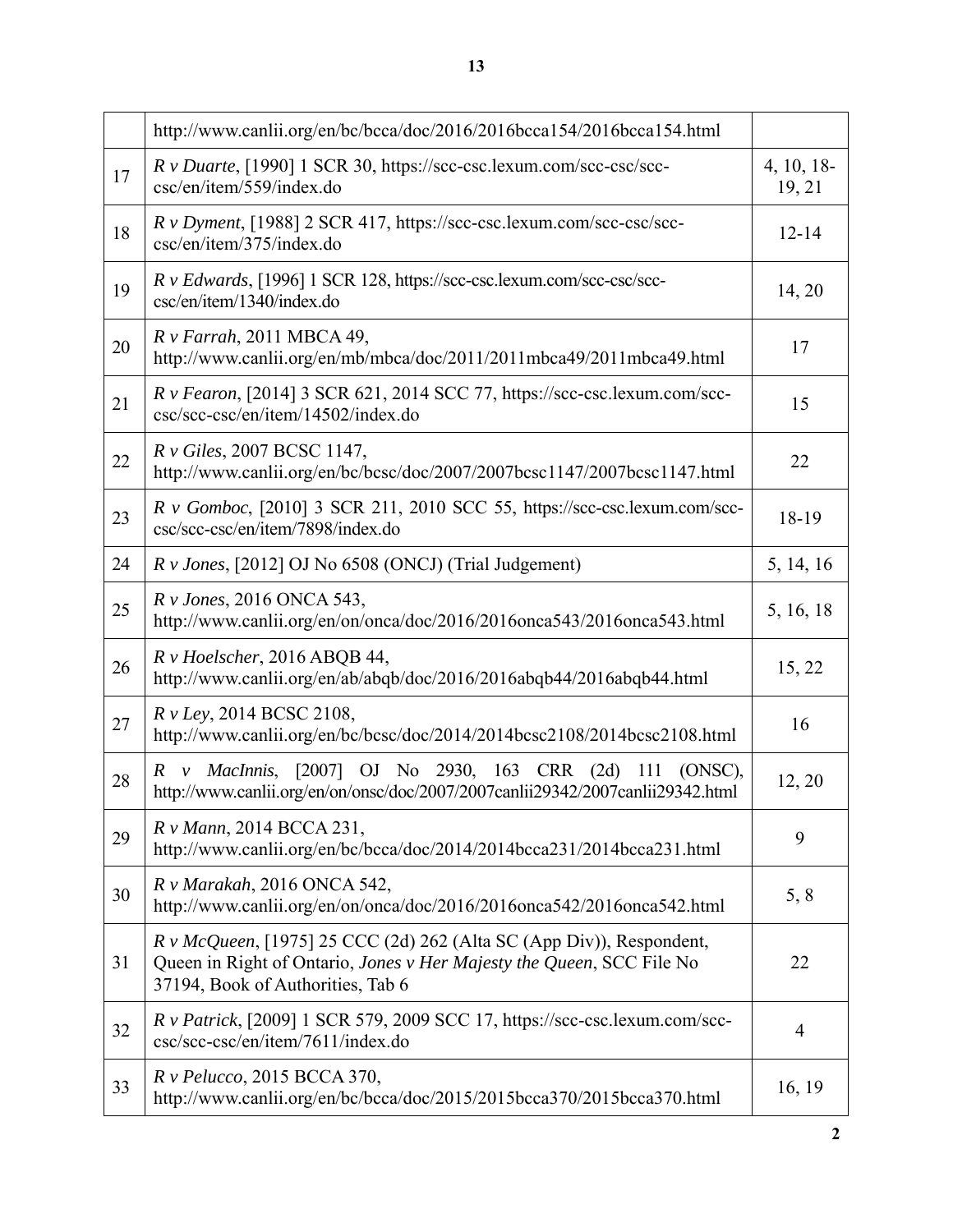| 34                          | R v Quesnelle, [2014] 2 SCR 390, 2014 SCC 46, https://scc-<br>csc.lexum.com/scc-csc/scc-csc/en/item/14272/index.do                                                                                        | $12 - 14$                    |  |
|-----------------------------|-----------------------------------------------------------------------------------------------------------------------------------------------------------------------------------------------------------|------------------------------|--|
| 35                          | R v Rogers Communications, 2016 ONSC 70,<br>http://www.canlii.org/en/on/onsc/doc/2016/2016onsc70/2016onsc70.html                                                                                          | 9,23                         |  |
| 36                          | R v Sandhu, 2014 BCSC 303, Respondent, Queen in Right of Ontario, Marakah v<br>Her Majesty the Queen, SCC File No 37118, Book of Authorities, Tab 10                                                      | 19                           |  |
| 37                          | R v Siniscalchi, 2010 BCCA 354,<br>http://www.canlii.org/en/bc/bcca/doc/2010/2010bcca354/2010bcca354.html                                                                                                 | 16                           |  |
| 38                          | R v Spencer, [2014] 2 SCR 212, 2014 SCC 43, https://scc-csc.lexum.com/scc-<br>csc/scc-csc/en/item/14233/index.do                                                                                          | 4, 8, 11<br>12, 16,<br>18-20 |  |
| 39                          | R v Taylor, [1990] 3 SCR 892, https://scc-csc.lexum.com/scc-csc/scc-<br>csc/en/item/697/index.do                                                                                                          | 10                           |  |
| 40                          | R v Tessling, [2004] 3 SCR 432, 2004 SCC 67, https://scc-csc.lexum.com/scc-<br>csc/scc-csc/en/item/2183/index.do                                                                                          | $3-4, 15$                    |  |
| 41                          | R v TELUS Communications Co, [2013] 2 SCR 3, 2013 SCC 16, https://scc-<br>csc.lexum.com/scc-csc/scc-csc/en/item/12936/index.do                                                                            | 9, 15, 22                    |  |
| 42                          | $R$ v Vu, [2013] 3 SCR 657, 2013 SCC 60, https://scc-csc.lexum.com/scc-<br>csc/scc-csc/en/item/13327/index.do                                                                                             | 8, 14-15                     |  |
| 43                          | R v Vye, 2014 BCSC 93,<br>http://www.canlii.org/en/bc/bcsc/doc/2014/2014bcsc93/2014bcsc93.html                                                                                                            | 9                            |  |
| 44                          | R v Wong, [1990] 3 SCR 36, https://scc-csc.lexum.com/scc-csc/scc-<br>csc/en/item/683/index.do                                                                                                             | 3                            |  |
| 45                          | Society of Composers, Authors and Music Publishers of Canada v Canadian<br>Assn of Internet Providers, [2004] 2 SCR 427, 2004 SCC 45, https://scc-<br>csc.lexum.com/scc-csc/scc-csc/en/item/2159/index.do | 22                           |  |
| 46                          | US v Salvucci, (1980) 448 US 83 (SCOTUS),<br>https://supreme.justia.com/cases/federal/us/448/83/case.html                                                                                                 | 17, 23                       |  |
| 47                          | Wakeling v United States of America, [2014] 3 SCR 549, 2014 SCC 72,<br>https://scc-csc.lexum.com/scc-csc/scc-csc/en/item/14439/index.do                                                                   | 23                           |  |
| 48                          | $X$ (Re), 2016 FC 1105,<br>https://www.canlii.org/en/ca/fct/doc/2016/2016fc1105/2016fc1105.html                                                                                                           | 23                           |  |
| <b>Regulatory Decisions</b> |                                                                                                                                                                                                           |                              |  |
| 49                          | PIPEDA Report of Findings #2015-001, Bell's Relevant Ads Program, April 7,<br>2015, (Office of the Privacy Commissioner of Canada),                                                                       | 14                           |  |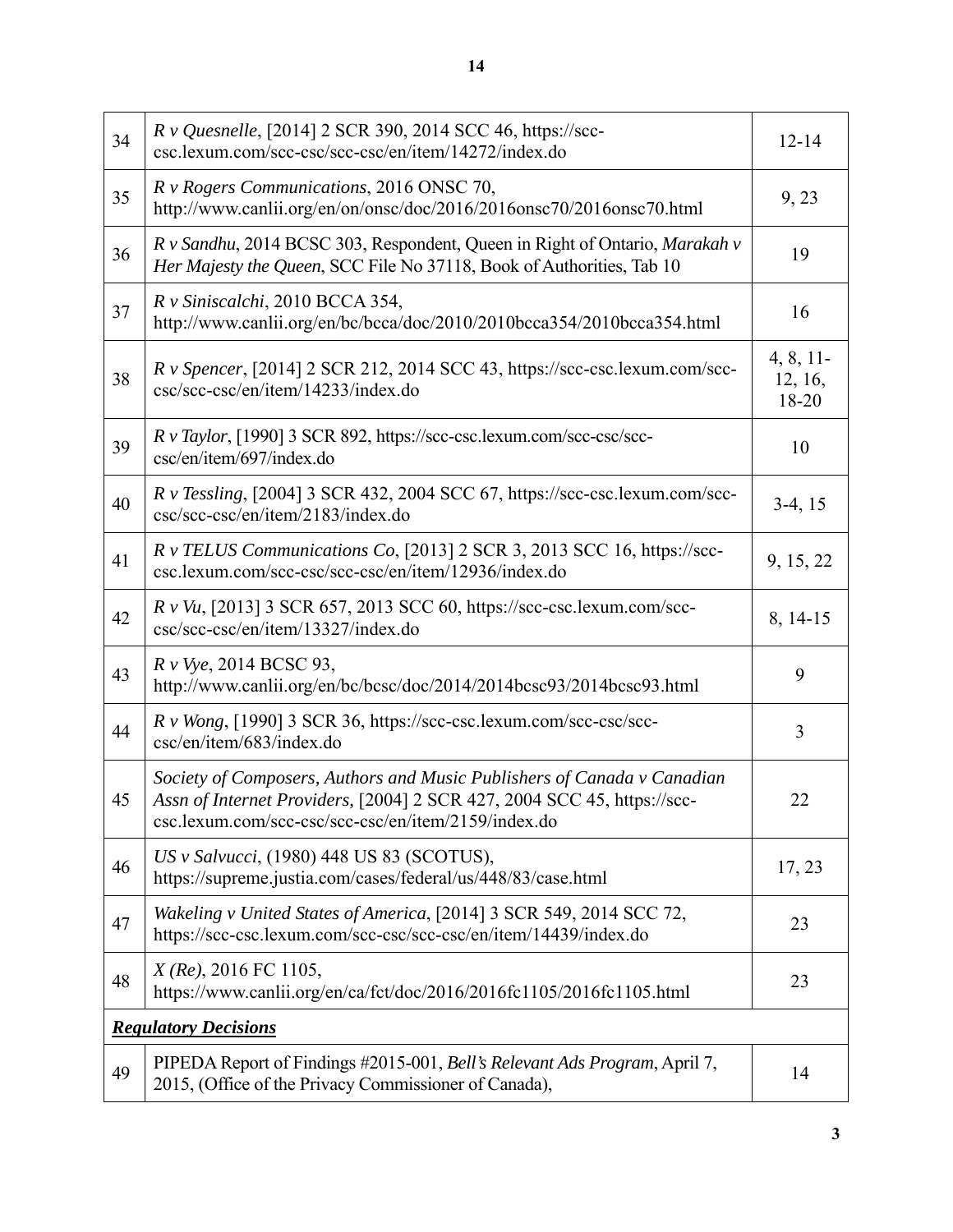|    | 2015, (Office of the Privacy Commissioner of Canada),<br>https://www.priv.gc.ca/en/opc-actions-and-decisions/investigations/investigations-<br>into-businesses/2015/pipeda-2015-001/                                                                                                                           |    |
|----|----------------------------------------------------------------------------------------------------------------------------------------------------------------------------------------------------------------------------------------------------------------------------------------------------------------|----|
| 50 | Telecom Regulatory Policy CRTC 2009-657, Review of the Internet traffic<br>management practices of Internet service providers, CRTC File No 8646-C12-<br>200815400, October 21, 2009, (Canadian Radio-television and<br>Telecommunications Commission),<br>http://www.crtc.gc.ca/eng/archive/2009/2009-657.htm | 14 |
|    | <b>Academic</b>                                                                                                                                                                                                                                                                                                |    |
| 51 | Sofian Berrouiguet, et al, "Post-acute crisis text messaging outreach for<br>suicide prevention: A pilot study", (2014) 217(3) Psychiatry Research 154,<br>http://www.sciencedirect.com/science/article/pii/S0165178114001723                                                                                  | 9  |
| 52 | Canadian Radio-television and Telecommunications Commission, Communications<br>Monitoring Report - 2016, (Ottawa, CRTC, 2016),<br>http://www.crtc.gc.ca/eng/publications/reports/policymonitoring/2016/cmr5.htm#a55iii                                                                                         | 15 |
| 53 | Canadian Wireless Telecommunications Association, Canadian Common<br>Short Code - Application Guidelines, Ver 3.0, March 11, 2015, pp 27-31,<br>http://www.txt.ca/wp-content/uploads/2015/06/Canadian-Common-Short-<br>Code-Application-Guidelines.pdf                                                         | 9  |
| 54 | Cindy Cohn, "Protecting the Fourth Amendment in the Information Age: A<br>Response to Robert Litt", (2016) 126 Yale LJ 107,<br>http://www.yalelawjournal.org/pdf/11.CohnFinalPDF_d5acfu8u.pdf                                                                                                                  | 10 |
| 55 | Human Rights Watch & American Civil Liberties Union, "With Liberty to<br>Monitor All: How Large-Scale US Surveillance is Harming Journalism, Law<br>& American Democracy", July 2014, Human Rights Watch,<br>https://www.hrw.org/sites/default/files/reports/usnsa0714 ForUPload 0.pdf                         | 10 |
| 56 | Sarah Mitroff, "No Download Needed: The Rise of Chatbots", May 3, 2016,<br>CNET.com, https://www.cnet.com/news/sms-based-apps/                                                                                                                                                                                 | 9  |
| 57 | Helen Nissenbaum, "Privacy in Context: Technology, Policy and the Integrity<br>of Social Life" (Stanford University Press, 2010), Book of Authorities, Tab 2                                                                                                                                                   | 12 |
| 58 | PEN America, "Global Chilling: The Impact of Mass Surveillance on<br>International Writers", January 5, 2015, http://pen.org/global-chill                                                                                                                                                                      | 10 |
| 59 | Jon Penney, "Chilling Effects: Online Surveillance and Wikipedia Use",<br>(2016) 31(1) Berkeley TL J 117,<br>https://papers.ssrn.com/sol3/papers.cfm?abstract_id=2769645                                                                                                                                       | 10 |
| 60 | Brian Rinker, "Meeting Teens Where They Are: Suicide Prevention by Text<br>Message", September 16, 2014, Oakland North,<br>https://oaklandnorth.net/2014/09/16/meeting-teens-where-they-are-suicide-                                                                                                           | 9  |